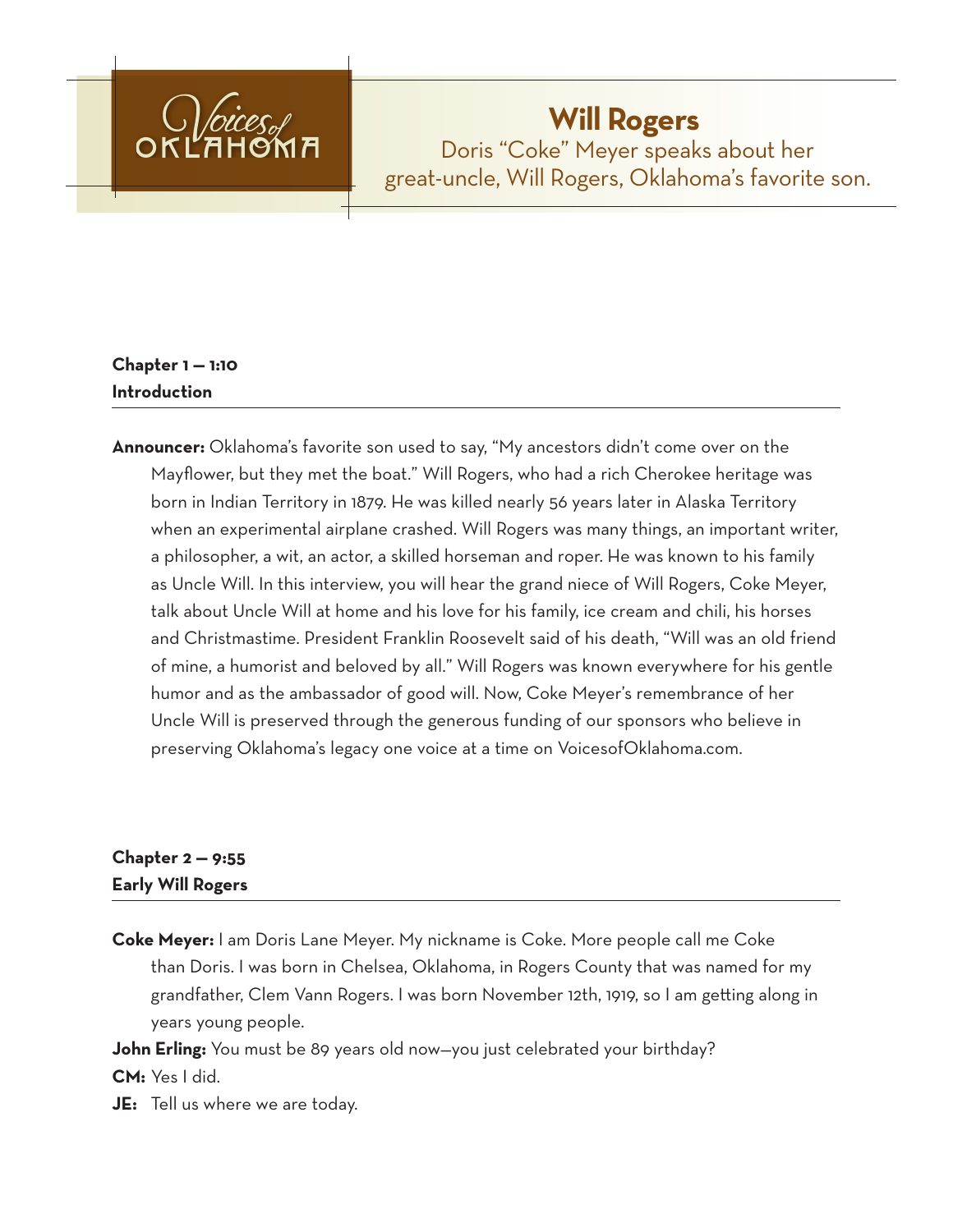- **CM:** Today we are in the lodge house at the gate of the Will Rogers Memorial in Claremore, Oklahoma. This memorial was built by Oklahomans after Will Rogers was killed in a plane accident in Alaska. He was killed in 1935 and this beautiful limestone building was built and opened in 1938.
- **JE:** Today it's being used for guests?
- **CM:** Yes, this lodge is used for guests and people that come to study Will Rogers' life legacy here at the memorial. They offer it as a courtesy and the people who stay here give them something back instead of having to stay at a hotel.
- **JE:** Tell us how you are directly related to Will Rogers.
- **CM:** My grandmother, Maud Rogers was the second daughter of Mary America Schrimsher Rogers. Will was their baby boy, and the last of their eight children. My grandmother and Will were brother and sister. She was almost like a second mother to him. His mother died when he was 10 years old. He wasn't happy out at the ranch without his mother there, so he spent a lot of time out in Chelsea, Oklahoma. It was known as Indian Territory then. He lived with his sister Sally Rogers McSpadden. She was the oldest of that family. My grandmother Maud was the second oldest and then Will was the baby of the family. They always helped see to him (look after him) and considered him part of their family. The way that they brought him up, he wasn't really a little brother, he was more like one of their children.
- **JE:** He loved his mother, but when his father remarried…
- **CM:** He wasn't as happy. No one could take the place of his mother.
- **JE:** Right. So he was not really raised by his father?
- **CM:** Not that much. His dad paid bills to send him to school and all of that, but his dad really turned it over to the two older daughters to do a lot of that early development and raising of Will.
- **JE:** Where did Will Rogers go to school?
- **CM:** He went to school in Oologah until he was 10 years old, then he went to school in Chelsea. The school was about 4.5 miles from his Aunt Sally's home. He rode his pony back and forth to school. He went to a subscription school on Cherokee Land in Chelsea.
- **JE:** How old was he then?
- **CM:** He was probably in third or fourth grade. He went to a few others, but he ended up at the Kemper Military Academy in Missouri. That was his last formal education.
- **JE:** Did he go there through high school?
- **CM:** No, it would probably be through eighth or ninth grade.
- **JE:** Why didn't he continue on with further schooling?
- **CM:** He was very bored with it. He got in trouble all of the time because he was always using his rope and doing something he shouldn't. He learned so fast that he was bored with school. He would get (understand) the lesson and retain it, and then he didn't want to sit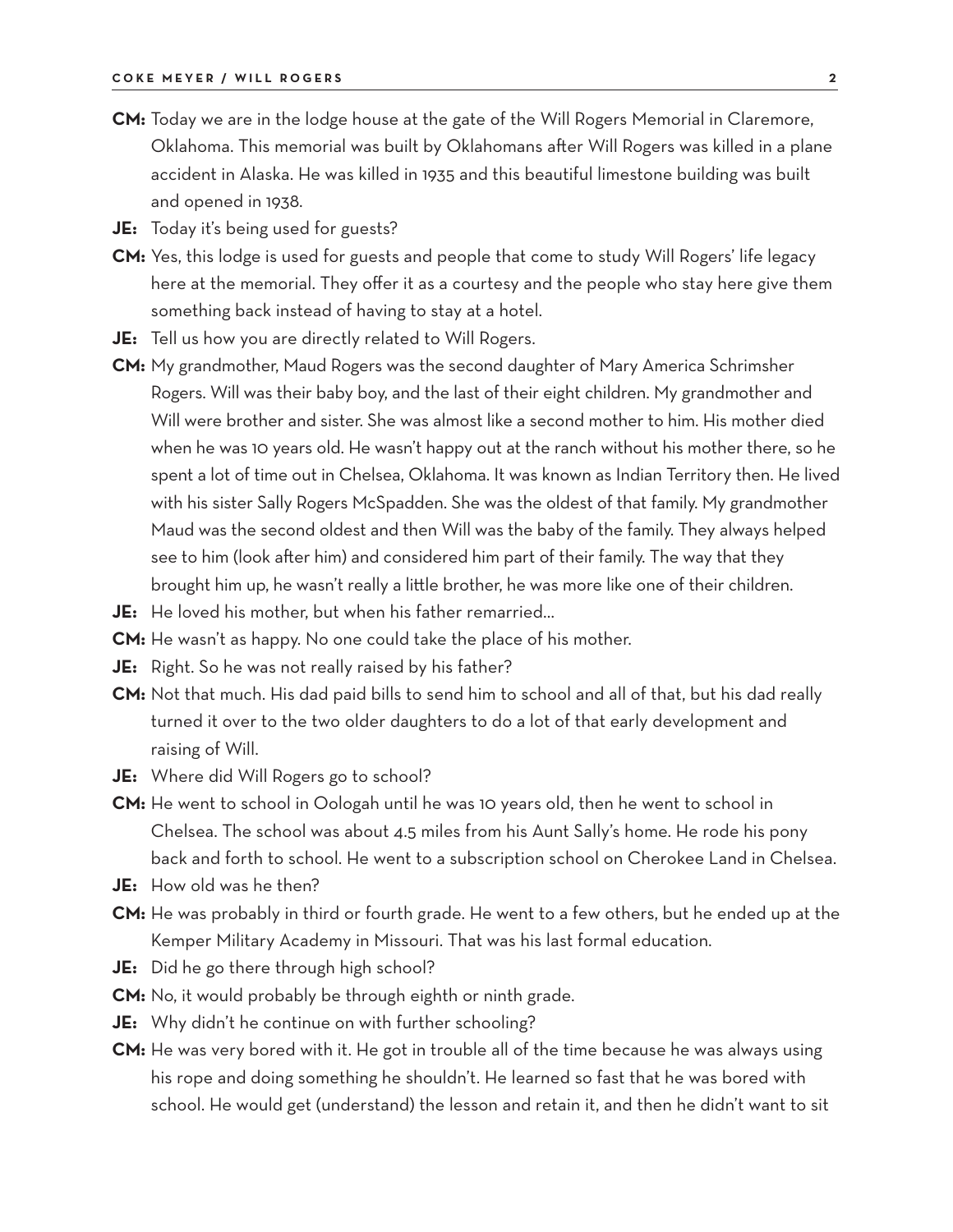there and work and act like he was busy. So he would get busy doing mischief. He said he had more demerits than he could ever work off. So he wrote his sisters and told them how badly he needed \$10. The sisters didn't know that each of them had gotten the same letter asking for the \$10. So he got \$20. He had a little money with him and he took off for Amarillo, Texas to go to the XIT Ranch, which was owned by a friend of his dad's. When he got there, they recognized him and knew who he was. He said he came out to get a job. They hired him on at \$30 a month plus room and board. He stayed in the bunkhouse just like all of the other cowboys. He worked every day on that ranch. The owner of the ranch wrote Will's dad here in Claremore and asked what he should do with him. Will's dad said to let him keep working and see just how hard it was to be a cowboy.

- **JE:** I guess they needed to do that to see if he really liked that or not? **CM:** Right.
- **JE:** How long did he last at the ranch?
- **CM:** I'm not sure of dates or any length of time. He came back here and went back to the home place ranch. Some tenants were living there. He didn't like living there with them and he wasn't a very good cook anyway, so he and his cousin Spi Trent built a cabin on the ranch. They built the cabin and a little corral for their ponies. They were living out there. They had a pot of beans boiling all of the time. They were always running around. He was dancing and doing rodeos a little bit—just having a pretty good time. One morning, Spi was getting breakfast and Will was supposed to go get the water and bring it back. He didn't come back. Finally Spi went down to the corral and he said, "Will, what in the world are you stalling around about?" Will said, "Well, I am teaching my pony, Comanche, how to open the gate so I can just whistle for him and he will open the gate and come and I won't have to walk down here." Spi said, "I doubt that will ever work, but come on and eat!" So he gave up on the pony and left and went back to the cabin and ate. Then a day or two after that, there was a terrible prairie fire. They saw the smoke and ran over there to help fight the fire with the neighbors. The fire got out of control. It started to go toward his corral and his horses were in there. He was worried about that. So he told them, "I'm leaving!" He ran back toward the cabin and the corral. He got back there and the smoke was so thick he could hardly see. But Comanche, his pony, had opened that gate and had driven the horses out. They kept going back in the barn because that is where they felt safe, but he finally got them all driven out. Will just hugged his horse and told him "Thank you."
- **JE:** Isn't that an amazing story.
- **CM:** He loved horses and he loved all animals, dogs and cats and everything. They always had pets for their children. When he was in on the vaudeville in New York and on the circuit that went out of there in the summertime, they went all over to perform in big cities. They had a pony for him to ride and he had Teddy that he used as his horse onstage. Teddy had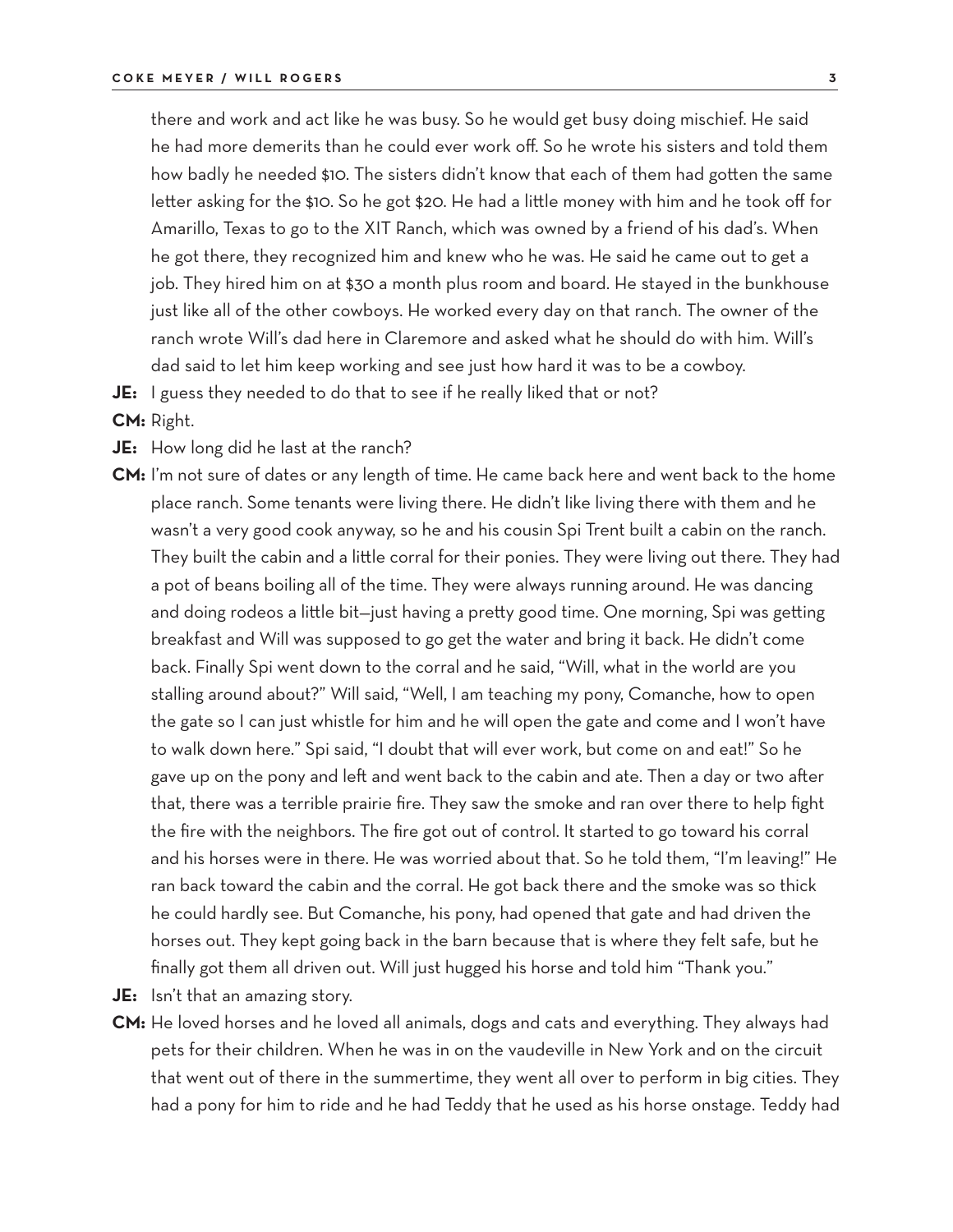some special stocking shoes made so he wouldn't slide on wooden stage floors. His buddy would rush in on horseback. Will, would rope him with one or two ropes, or whatever his trick was. He would use that horse in his act. They all traveled in the coach on the train when they moved from city to city. They would get the horses out and every morning they would ride them wherever they could. He loved his horses.

- **JE:** He sure did. What were the names of his horses?
- **CM:** Comanche was the name of the horse that saved the other horses. He had a horse named Soapsuds and he had Teddy. Teddy was the little pony that his friend rode in the act on the vaudeville stage. Soapsuds was one of his last and favorite horses. Today we have a statue of Will on Soapsuds on the grounds of the Will Rogers Memorial. The second one is down at the Will Rogers Center in Fort Worth, Texas. Amon Carter had it made. There's also another one in Lubbock at Texas Tech. I found out when I went to Fort Worth in April 2008 that Amon Carter had it placed there but he never had a formal dedication or a formal ceremony for it. No one was ever, in his opinion, good enough to unveil that. He wasn't going to unveil it himself, because he put it there. So finally along comes Ike Eisenhower. Amon Carter decided that he was the man to unveil it. Eisenhower was born in Texas and he led us through the war and all of that. So he asked him if he would come and unveil it and he agreed. So they had a very formal ceremony and Eisenhower unveiled Will Rogers and Soapsuds in that park in front of the Will Rogers center.

JE: So it sounds like that was the way it should have been done anyway? **CM:** Yes.

## **Chapter 3 — 7:40 Will Moves to California**

**John Erling:** When you were born in 1919, Will was 40 years old. He was in the process of moving his family to the West Coast?

#### **Coke Meyer:** Yes.

- **JE:** As we get to be 6 or 7 years old then our first impressions begin. Do you have early memories of Will or recall something that happened?
- **CM:** My grandmother's house had three stories and a basement. The attic was completely floored with hardwoods. Uncle Will had his trunks sent out to Granny's to have her store them before they left for California. As kids, we would go up to the attic and open these trunks and play and put on shows. We would put the posters up and we would clomp around in the stocking shoes that were made for Teddy the horse. That's an early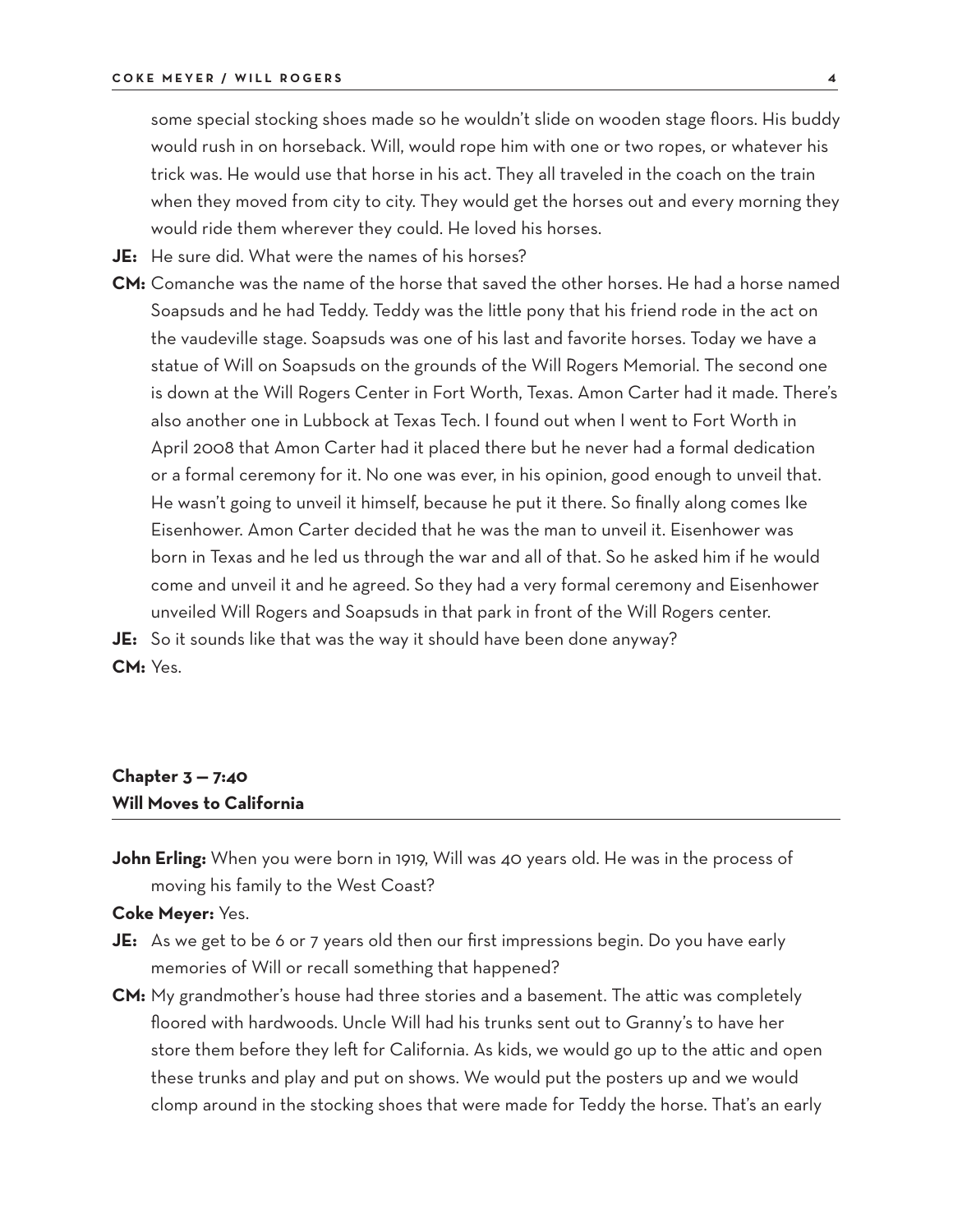recollection, but it's really more about his things than about him. He did come to my grandmother's house and to Chelsea a lot before he left for California. He and Aunt Betty both would come. They were married in 1908.

- **JE:** So, you remember Will as being a family man?
- **CM:** Yes.
- **JE:** Talk to us about how he would come and talk to the children.
- **CM:** He was so giving about it. He always made us talk to him rather than him talk to us. Once in a while, we would ask him to please tell us about his travels. He would if we pressed him a little bit about it. Mainly, he wanted to know how we were doing in school and how our sports teams were doing in school.
- **JE:** Would he bring you gifts?
- **CM:** He and Aunt Betty would send beautiful clothes to us girls. They would come in these big boxes. They would be sweaters they bought in Scotland with plaid skirts and all. Betty would send us beautiful things from the big stores in California. Her sister lived with them. Aunt Dick was Aunt Betty's sister. She was kind of a governess for the kiddos. Aunt Betty always had only an hour or two hours' notice before she would have to start packing to go on a trip. With Aunt Dick living there with them, they could just pack their bags and away they would go. He never did want them to fly together. She always went by train, or later, by plane, as planes got better. He had two or three scrapes in airplanes, but he never wrote them up or anything because he didn't want anyone to think that that wasn't the way to go. He really believed in aviation. He was great on women flying. He thought that was so great. He helped with the Powder Puff Derby. They were a bunch of ladies who had their own plane. They financed themselves or had a sponsor. They had a race from California to Ohio. Every day they would take off and land. They would time their airtime to see who could get there the fastest. Whoever got there the fastest would win. He called it the Powder Puff Derby because these women when they got to a town there were all of these photographers and newspaper people…the girls were always powdering their noses and trying to look nice before they got out of the plane and had their picture taken. (Chuckle)
- **JE:** That term must have originated with Will, because we still have powder puff derbies and car races and all of that.
- **CM:** Yeah, he started that.
- **JE:** Amelia Earhart would have been a part of that.
- **CM:** Yes she was. She was a prominent one in the race. I don't believe she won it. He followed her career all the way. Also, he appreciated and thought Charles Lindbergh was the greatest ever. He just thought the sun rose and set on that young man. He thought he had done such a wonderful feat flying to Paris from New York in a plane by himself.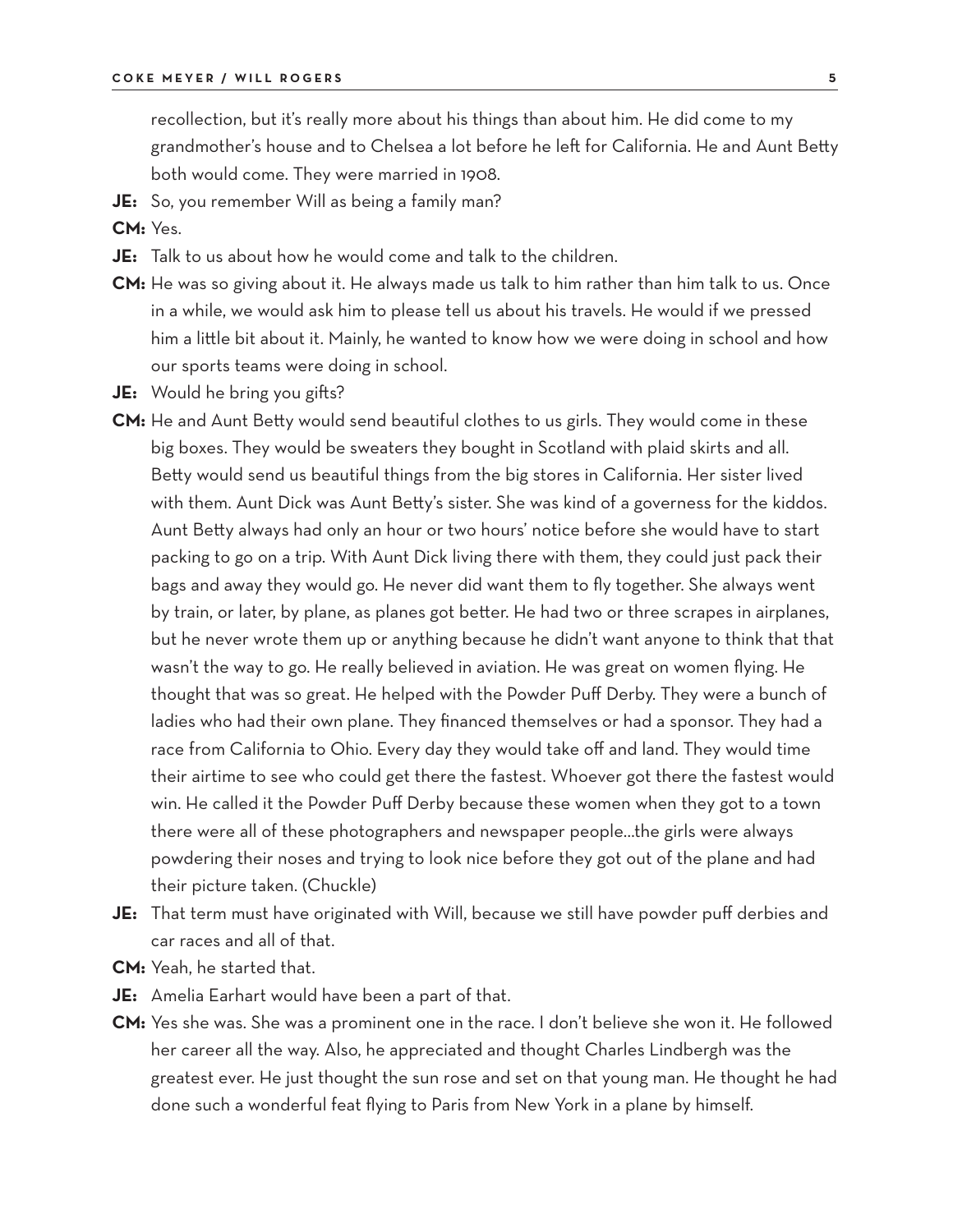- **JE:** Did they interact?
- **CM:** Yes. That came about because of Morrow. He was the Ambassador to Mexico. Uncle will went down and visited with him and Charles Lindbergh was there. So then Lindbergh and Anne Morrow, the daughter, married. They had a little boy and they visited them in New York quite often. In fact, they were there just a day or two before the little boy was kidnapped.
- **JE:** Will and Betty were there?
- **CM:** Yes and the little boy hung on to Uncle Will and later he said, "Oh I wish I would have known and I would have just kept him and hugged him and taken him home with me."
- **JE:** Just a few days later the boy was kidnapped?
- **CM:** Yes, there was so much publicity on that. Later, they offered the Lindberghs the ranch if Charles and Anne wanted come out there and get away from people. They went out and stayed about a week at the ranch so no one knew where they were.
- **JE:** In California?
- **CM:** Yes. Aunt Betty had come home for something and Uncle Will was off someplace. One of the boys was home, but they kept it very private for them so no one could bother them. It gave them a chance to revive a little bit.
- **JE:** Did Will ever want to be a pilot himself?
- **CM:** I don't think so. The first time he went up with Mitchell in Washington, D.C., he said he could barely open his eyes and look around he was so scared. But he overcame that pretty quickly. The government gave him rights to fly on mail planes. He would pay for his way by stamps and weigh himself in with his overcoat and his typewriter. He always carried that typewriter, an old beat-up Underwood in a little case. He would always pay for all of that and put himself on a mail plane. He also had the right to fly with the Air Force or the Navy or whoever had a plane going someplace he wanted to go. He could ride on those, too.
- **JE:** Because he had come to the national attention of everybody.
- **CM:** Yes.
- **JE:** He was a great columnist and of course he was big on the radio and the government saw this and decided to help him on his travels.
- **CM:** And he was big with each president. He really got to know them and he wrote about them and he appreciated their problems because it's a job running this country. Even now we see how much more of a job it is.
- **JE:** Herbert Hoover and Franklin Delano Roosevelt, did he go to the White House?
- **CM:** Oh yes, he even stayed there a time or two that I know of. Roosevelt came to California when he was campaigning and asked different ones to introduce him. No one wanted to introduce him. Uncle Will said, "Well, I'll do it." So he introduced Roosevelt and his son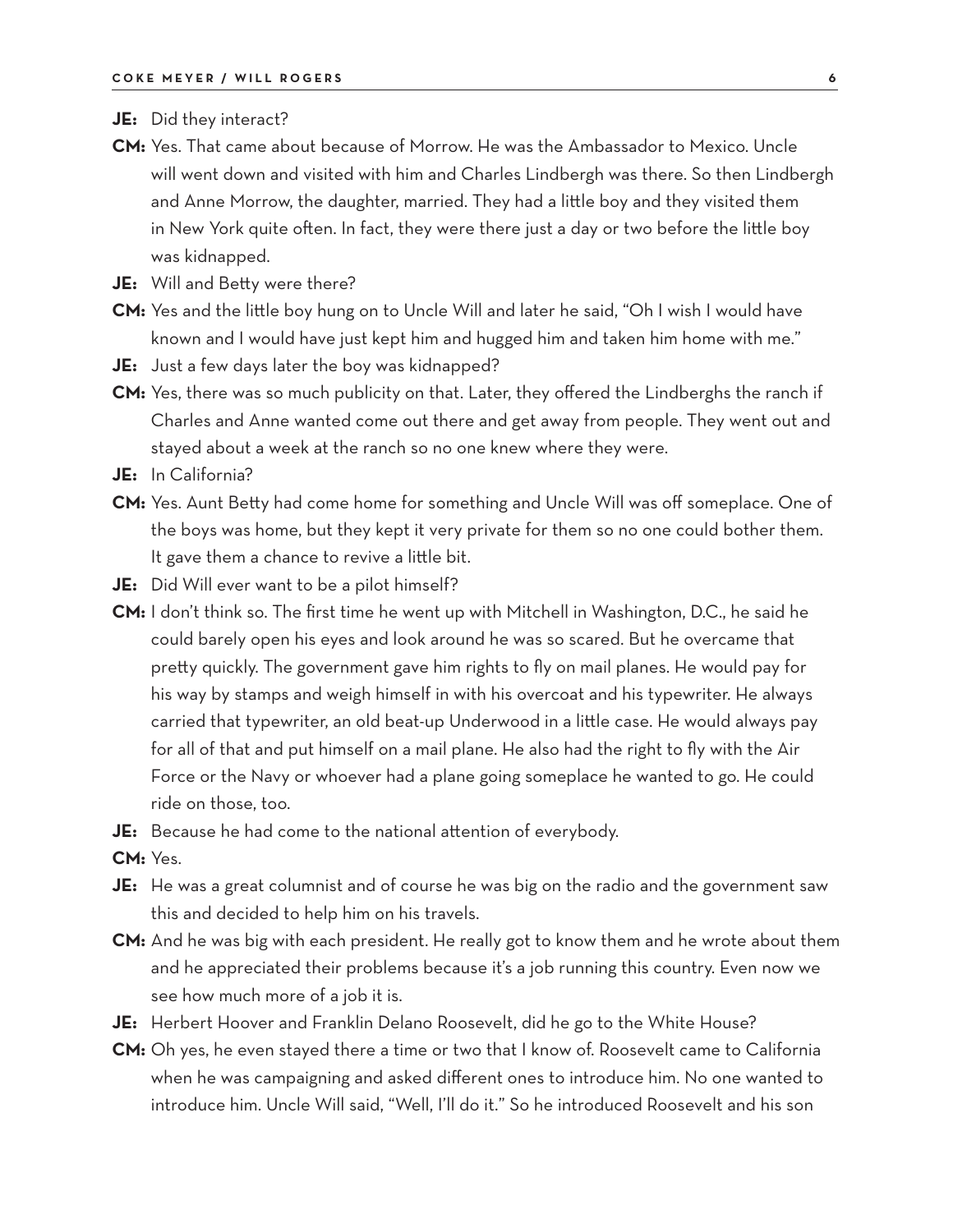Elliott. Uncle Will had tried to sign up as a kid to get in with the Rough Riders with Teddy Roosevelt.

- **JE:** Is that right?
- **CM:** Yeah, he did. They turned him down. He was too young and he couldn't do it. (Laughter)

## **Chapter 4 — 7:27 Movies and Hotel**

- **John Erling:** Will was starring in Hollywood films from 1929 to 1935. He appeared in 21 feature films. You were 10 to 16 years old then. Do you remember the first movie you saw of Will?
- **Coke Meyer:** We saw some silent ones at one of the theaters in Tulsa. But the one he was in after we moved to Bartlesville was his first talking role in a movie. My dad took us all as a family to that movie together. If we wanted to go back to see a Will Rogers show a second time, we had to use our allowance to buy a ticket. We never had free movie tickets for anything.
- **JE:** I believe his first talking role was a version of Mark Twain's novel *A Connecticut Yankee in King Arthur's Court.*
- **CM:** That one showed a lot of technique. All I remember about that one was the eclipse that saved his life. He knew it was going to happen because he had a little pocket calendar thing. He saved his life by having an eclipse of the sun.
- **JE:** Other films he was in…*Young As You Feel*...*Judge Priest*…*Life Begins at 40…*do you remember seeing those?
- **CM:** Yes. Those were fun.
- **JE:** I imagine when you were around town as a youngster, that everybody knew that you were related to Uncle Will? Did that give you some celebrity status yourself?
- **CM:** It did because I could go with any crowd. I favored a lot of football players and lived on the wrong side of town so to speak. I had all types of friends who came to the house. It was just a melting pot there.
- **JE:** Did he talk about famous people he had met? Or did you meet famous people because of him?
- **CM:** I met several because Paula Love was the manager at the Will Rogers Memorial after 1938. She always made a point on his birthday to have a big parade and have a famous person as the parade marshal. She brought a lot of different Hollywood people. She brought Bob Hope and we would get to come here to the lodge and sit and visit with them after the parade.
- **JE:** Do you remember talking to Bob Hope?
- **CM:** Yes, we all shook hands and visited.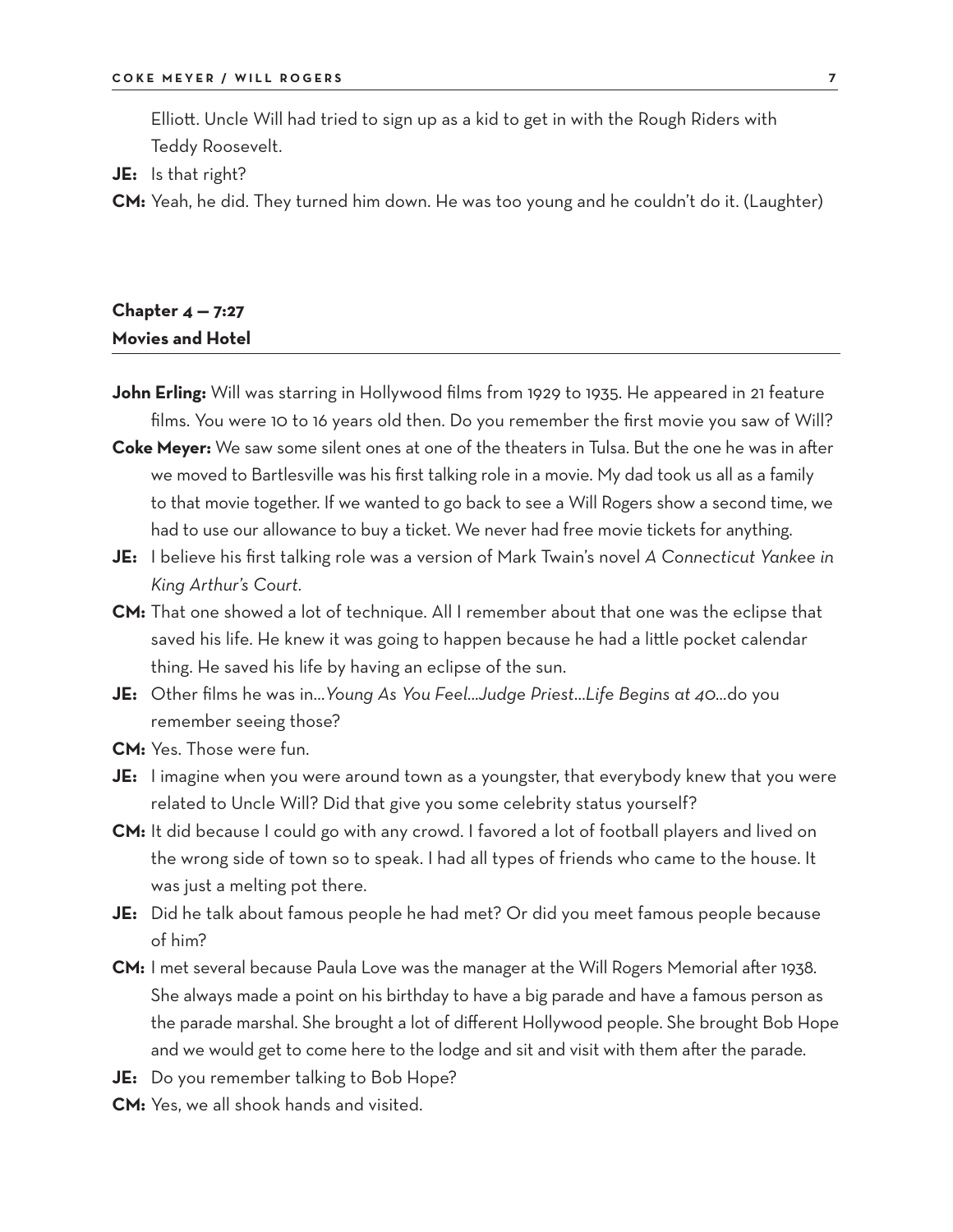**JE:** You remember listening to Will on the radio? **CM:** Yes, I do.

- **JE:** Tell us about how he had a hard time staying within the time frame of his programs.
- **CM:** (Laughter) He would start talking about something—he would just talk and talk. Then he would get on to the next thing and talk. He didn't really follow any notes, so he didn't have his talks timed. The station was having a problem with this. They decided that they would get an alarm clock. If he was in the middle of a sentence, he was supposed to stop when that alarm clock went off. Those were called his alarm clock speeches. They worked very well. He was doing them on Sundays. The ministers all across the nation were having trouble with having Sunday night meetings. So they set their meeting times for earlier on Sunday so everybody could get home to hear Will Rogers. We have a statue in the Will Rogers Hotel here that has the alarm clock at his feet and he is standing talking into a microphone.
- **JE:** The Will Rogers Hotel in Claremore is still here today. Your Uncle Will was very proud of that wasn't he?
- **CM:** He really was. He said he thought that was more complimentary than any marquee he had ever had on Broadway. They usually put him as the headliner on those marquees. He said, "Besides, it is six stories high and nothing is higher than three stories in London." So he thought he beat them out because he had a six-story high building. He talked about it in some of his articles. The hotel had radium baths and people would come from all over to take those for health. He was very proud that it was there and that it was benefitting people.
- **JE:** You live in the Will Rogers Hotel?
- **CM:** Yes, I live in the Will Rogers Hotel now. It went into disrepair and the Rogers County Historical Society took it over. They put it under the West Plains organization out of Minneapolis. They have senior citizen apartments and rent them to people. I remember Will had a room in the southwest corner. Every time he came that room was always available. He would meet people and invite them to come to the hotel to visit with him and they all knew where he stayed. People started to come and line up to visit with him. We would be there as kids and playing on the mezzanine and we would go downstairs and eat in the coffee shop. Our family would all know that Will was going to be in town. They would have a round robin and call each other on the phone and tell each other he was coming. Sometimes 30 family members would be there. We would all meet at the coffee shop in the hotel, but it's no longer there.
- **JE:** I guess the way you were able to keep up with Will was listening to him on the radio obviously and through his newspaper columns. Do you remember reading them and do you have any of them saved?
- **CM:** Yes, I kept up with him that way. I do not have any of the columns. I just have the books that have all of them in it. When I lived in Arizona in the 1970s, it was really interesting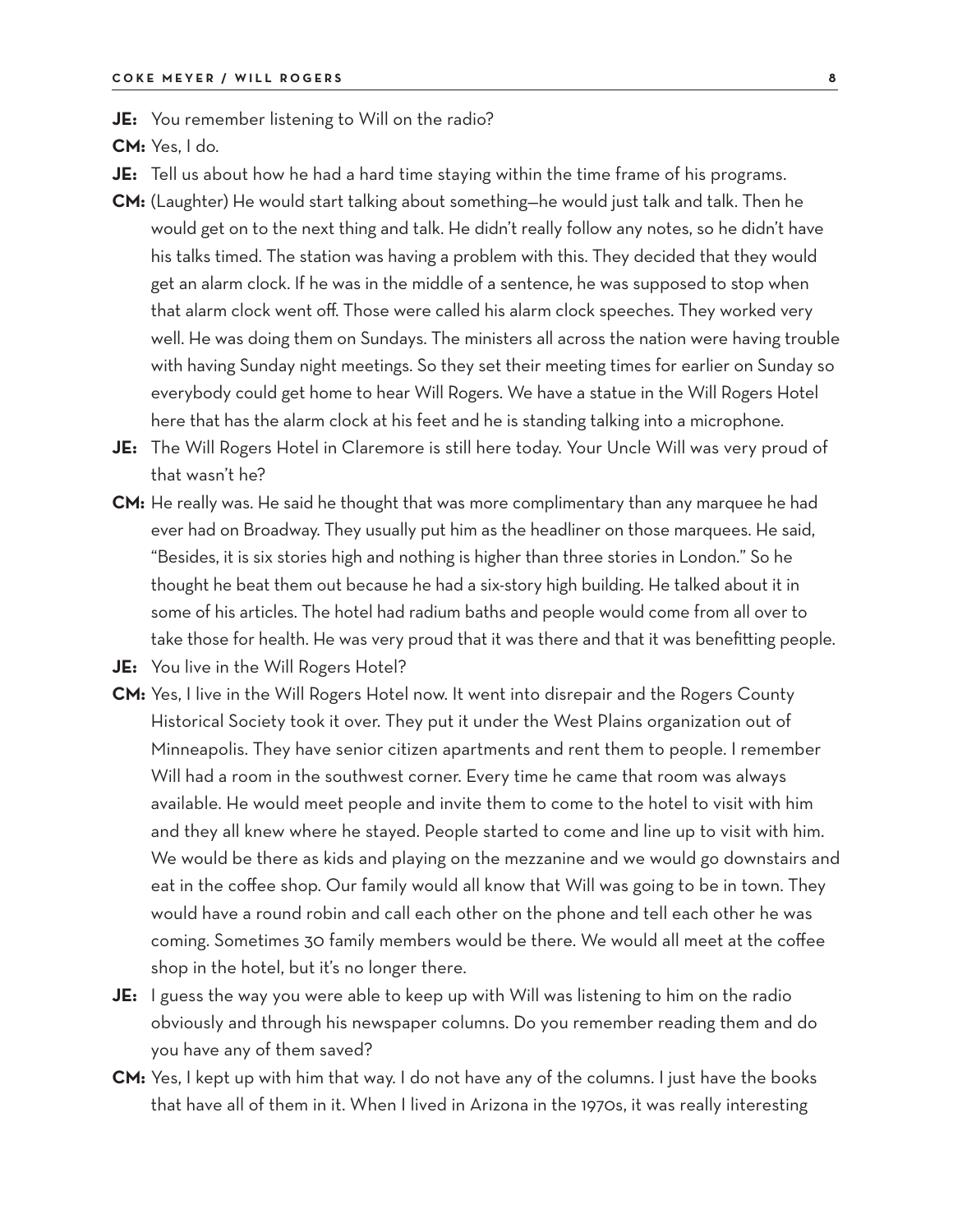because there was a man on the staff of the Arizona Republic Newspaper in Phoenix. He pulled up articles from Will Rogers and ran them in his paper every day. They were just as timely as if he had just written them.

- **JE:** That's amazing.
- **CM:** It was! That young man really spent a lot of time to find the columns that really fit the day in the 1970s as much as they did the day they were written.

#### **Chapter 5 — 7:04 "Uncle Will"**

- **John Erling:** Uncle Will had a ranch in California, but first of all, he had a ranch here outside of Claremore?
- **Coke Meyer:** Yes, that was called the birthplace ranch because that was where he was born. His dad had that through the Cherokee Nation. You had the right to build on it and he had all of this extra land to run cattle on. He and the neighbors all ran cattle—then they would have a big roundup, separate their cattle and then brand them and let them run again, or fellows would get together and they would drive them to Kansas City to market. Later on, when the railroad came, the railroad, to Uncle Will, took away all of the cowboy era, because they had to build fences to give the railroad the right of way. They had to cut through farms and ranches. That was the beginning of breaking up the Old West.
- **JE:** Because the cowboys didn't have to go out herding as much and using the horses and really working the ranch.
- **CM:** Yes, they could drive them and pen them up and put them on railroad cars. One time Uncle Will and his cousin Spi were in Kansas City after they had had a trail drive and sold cattle up there. They had been out running around and Uncle will decided to go back to the hotel early and go to bed. When Spi came in later, he blew out the gas light in their room. They were so close to being asphyxiated that...(pause) Uncle Will was sick for a long time after that. Someone in the hallway passing by smelled it and realized that it was coming from their room. The manager came and unlocked the room and pulled them out. They were almost gone. Spi recovered better, but Uncle Will was still pretty sickly. His dad sent him to Hot Springs and had him take baths and rest and recuperate over there quite a while.
- **JE:** This was at a hotel in Kansas City?
- **CM:** Yes, see they still had gaslights at that hotel and the boys were used to coal oil lamps. They just blew it out like they would have done a coal oil lamp.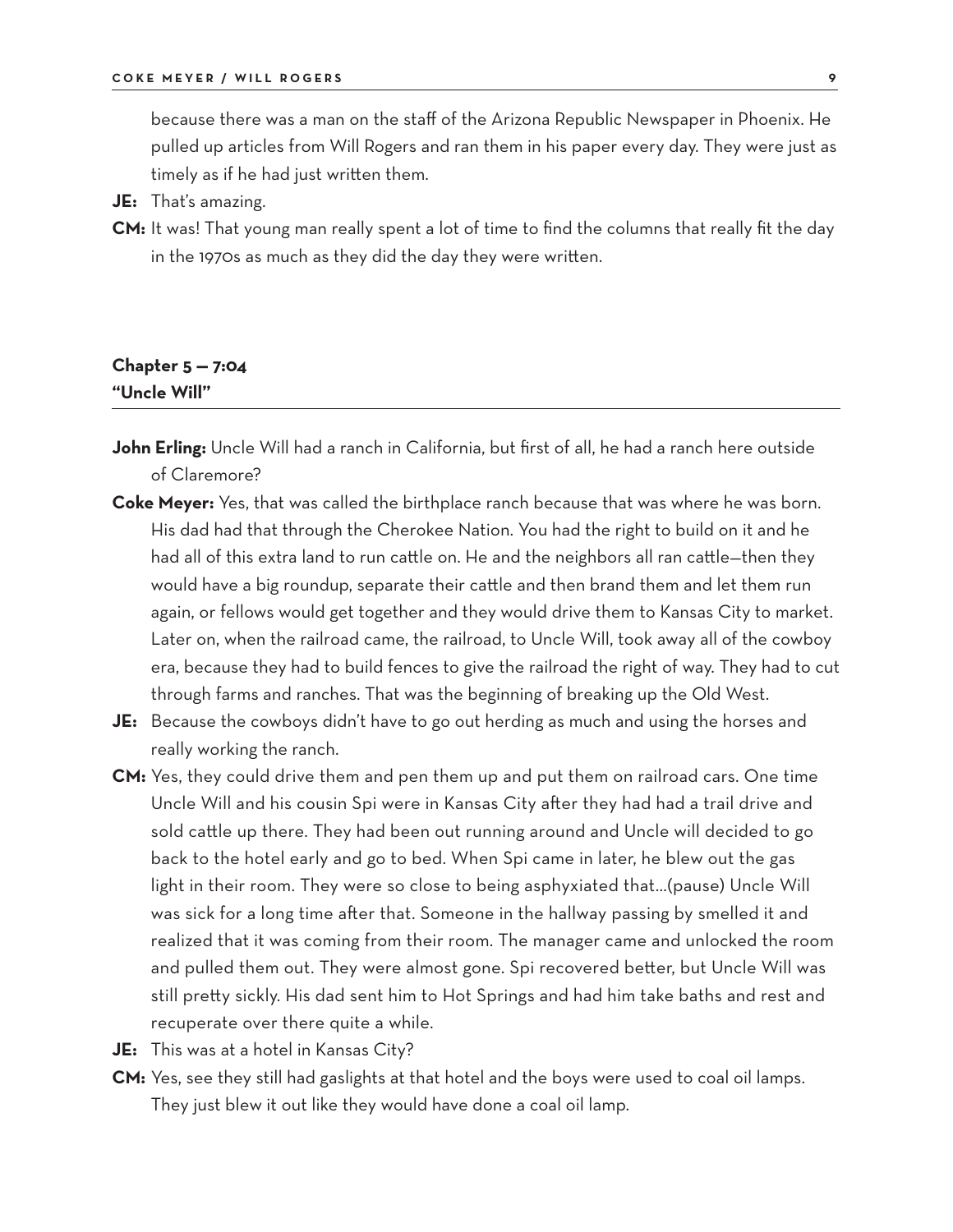- **JE:** So they blew out the flame instead of turning off the gas?
- **CM:** Yes. So the gas was just escaping in that room. It was an awful close call for him.
- **JE:** How old was he when this happened?
- **CM:** Probably 21 or 22 or 23.
- **JE:** So it took some time for him to get over that?
- **CM:** Yes. It took him six, or eight or 10 weeks to get back to normal.
- **JE:** You talked earlier about gifts that they gave. What about Christmas? Were Uncle Will and Betty known for giving?
- **CM:** Yes, they were wonderful to the family. He would himself personally write checks and sign them for the older teenagers and great nieces and nephews and to his nieces and nephews. He would pass the checks out at Christmastime. He had a nephew of Aunt Betty's, Bruce Quisenberry who acted like a secretary and did take care of a lot of things for him. He helped book his time and kept his calendar.
- **JE:** We always hear about the humor of Will Rogers and how he was funny. Did he bring a humor back home when he visited? Was he funny around the family?
- **CM:** Not especially, no. He just carried on ordinary conversations with all of us. He didn't try to be funny. He was just so natural. He was a true uncle and it was just like he was part of your family.
- **JE:** Do you remember him smiling a lot?
- **CM:** Oh yes, he was always happy.
- **JE:** I talked to Henry Zarrow in Tulsa and I brought up the name of Will Rogers. He said, "Yes, I remember talking to Will. My father and I visited with Will at a house where Will's niece was living."
- **CM:** Yes, that was with my Aunt Estelle in Tulsa.
- **JE:** Okay, and for some reason Uncle Will didn't like where the house was and he wanted to sell the house according to Henry. The price for the house was \$2,500 and Will said to Henry's father, "I'd like to sell it for \$2,500." But the older Mr. Zarrow said, "I can't come up with that kind of money." But he owned a grocery store—so Uncle Will said, "Can you raise \$500?" He thought he could do that. So Uncle Will negotiated a deal. He said, "All right, in the next couple of years, if you can provide a couple thousand dollars' worth of groceries for my niece and her husband, that will take care of the \$2,000. If you will do that, then we will have a deal." Mr. Zarrow's father said, "We'll have a deal."
- **CM:** That's probably when they first moved to Tulsa and they lived on Independence and that neighborhood ran down.
- **JE:** Mr. Zarrow said that when Uncle Will would visit he would stand on the front yard and that people would gather and listen to him talk.
- **CM:** Yes, and he never would run from it or acted short with anyone that walked up and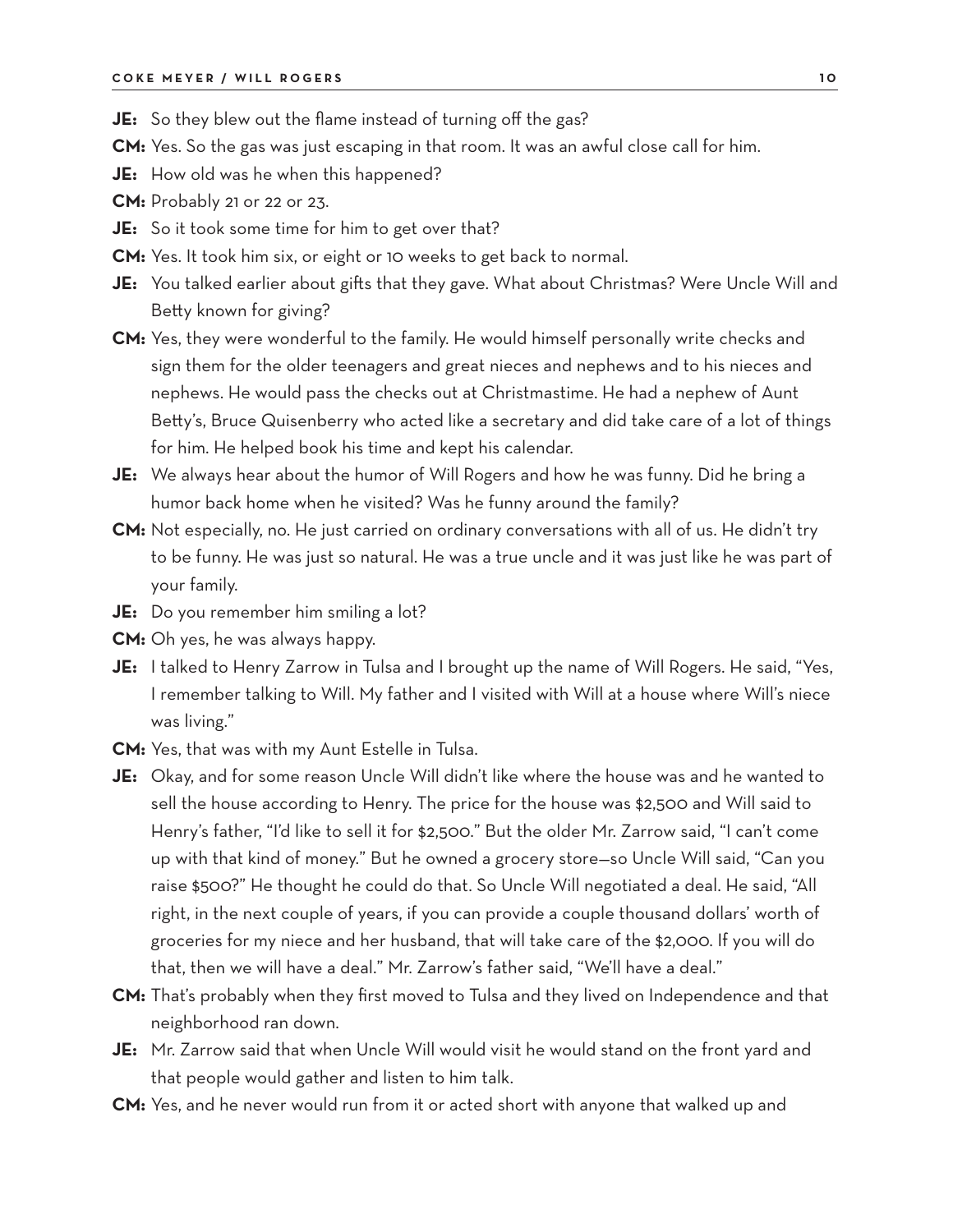wanted to talk to him. He always talked to them like they were old buddies. That was a really good trait for someone that was famous and could say, "Well, I can't be bothered right now."

- **JE:** Yes. He was the most widely read newspaper columnist and he had the nation's mostlistened-to-radio broadcast. In 1934 he was the No. 1 Box Office draw. At the time of his death he ranked second to Shirley Temple. Then there's an interesting story, he was going to play the lead in Eugene O'Neill's stage play Ah Wilderness! — but because of the "facts of life" talk between Will's character and his son, he decided not to take that role and that was what freed him up and allowed him to fly with Wiley Post that summer in 1935.
- **CM:** Isn't that something?

**JE:** Yes.

### **Chapter 6 — 6:15 Frank Phillips — Henry Ford**

**John Erling:** Tell us about his relationship with Wiley Post.

- **Coke Meyer:** He and Wiley met through Mr. Hall out of Oklahoma City first, and then later through Frank Phillips. Mr. Hall got a hold of Wiley, because Wiley had built a plane because he had had an oilfield accident and he received a settlement of \$3,000. So Wiley took the money from the settlement and built the plane.
- **JE:** Who was Mr. Hall?
- **CM:** He was an oilman that connected with Wiley. He flew places to do oil leases. Wiley signed on with him to be his pilot and take him around. Mr. Hall thought Wiley did not have a very good plane, so he bought a better plane for Wiley to fly and named it Winnie Mae for his daughter. Mr. Hall wasn't really using the plane very much. Somewhere along the way, the plane really belonged then to Wiley Post. Wiley went to Frank Phillips in Bartlesville who was starting to make aviation gasoline at his company, Phillips Petroleum. So Wiley, started using this new gas and flying the Phillips executives around where they needed to go. Uncle Will was friends with Frank and the other Phillip brothers, so he came to visit often and stayed out at Woolaroc Ranch some. It's a wonderful building and animal preserve mostly. It's about 3,600 acres.
- **JE:** Yes! Did you ever go up there with Uncle Will and visit the Phillips family?
- **CM:** One day I was there with Uncle Will and I went to the mansion in Bartlesville and I played with Betty Phillips, their granddaughter while Uncle Will visited with Aunt Jane and Uncle Frank. Everybody in Bartlesville called the Aunt Jane and Uncle Frank because they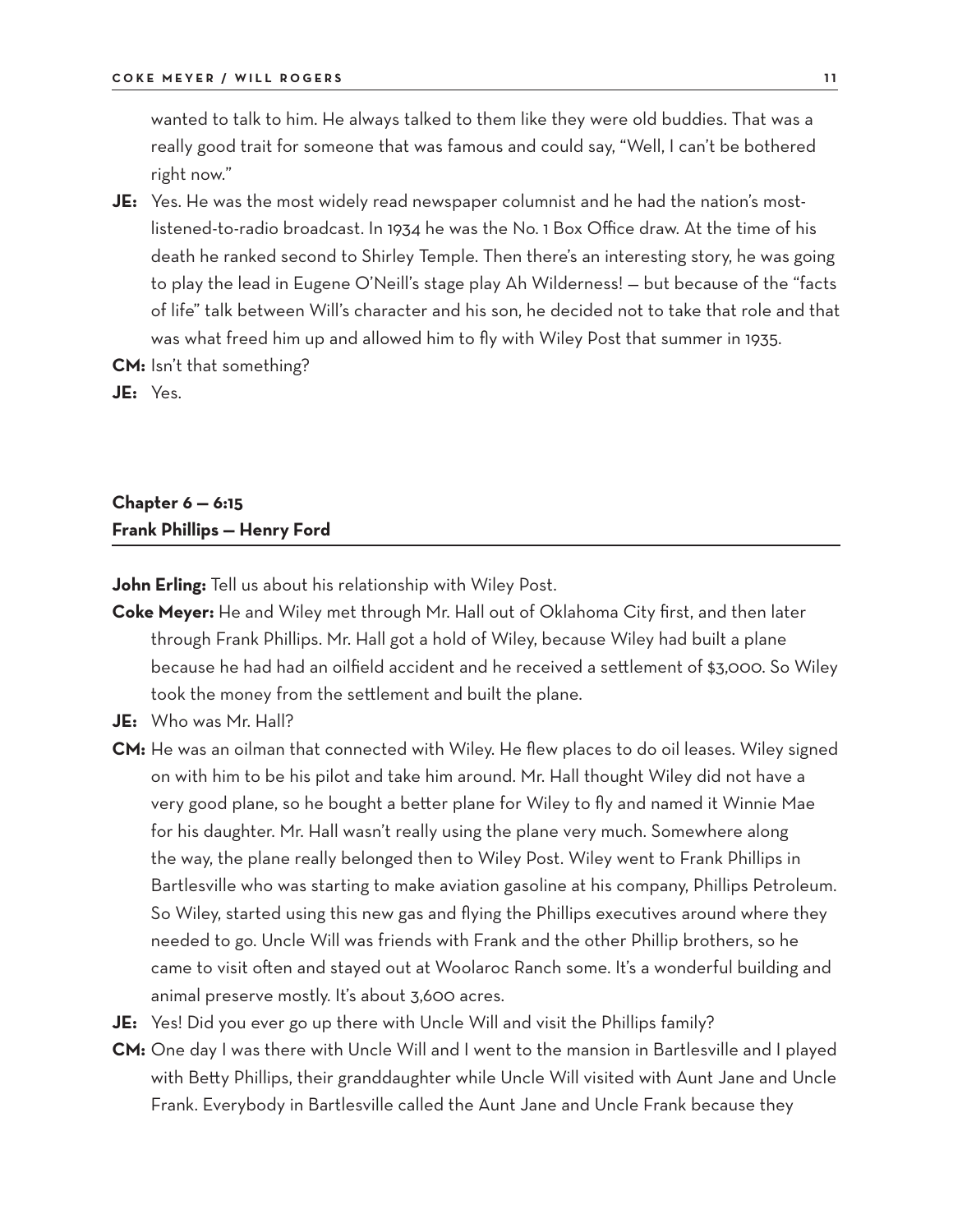operated like family. They gave us all tickets to the circus. They gave us a silver dollar and candy at Christmastime. They were both so generous and so wonderful to Bartlesville.

- **JE:** Did you make these trips alone with your Uncle Will?
- **CM:** No, my dad always took us in the car. Most of the time my sister and I got to go because we were the two oldest.
- **JE:** But you distinctly remember the Phillips family and how kind they were?
- **CM:** Yes. They were good friends with Uncle Will and Aunt Betty. They would get together in New York if they were going to be there at the same time. Aunt Betty and Uncle Will got to be very well acquainted with Harvey Firestone and his wife and Henry Ford and his wife. All three families went to upstate New York one time for about a week. They each had a cottage and the kids played and did things and the women visited and the men visited. She said those were lovely days and the ladies were so nice and gracious to her.
- **JE:** Did he become better friends with Henry Ford?
- **CM:** Yes, he did. Henry Ford was in Detroit of course and the baseball team was there. Uncle Will would call and say, "I am going to be in Detroit tomorrow and I want a seat in your box." Henry Ford would say, "You always have a seat in my box." He would get there and sure enough a lot of times Henry would take off of work to be sure he was there in his box to meet Will. They would visit and watch the ballgame, but mostly talk back and forth. They were close friends. He wrote about Henry and the Model T. He asked him one time, "What's the cheapest you could sell the Model T for?" Henry said, "Well, I could give the Model T away if they would just buy all the parts to replace and repair it." (Chuckle)
- **JE:** Was Will a sports fan?
- **CM:** Yes, especially of the rodeo. He kept up with all kinds of people. The night before he left they went to a rodeo.
- **JE:** The night before he left on his final trip in 1935?
- **CM:** Yes, to Seattle. He loved to work cattle. He would make a point to arrange his schedule so he could go out to the XIT or to another ranch there and he would work cattle for a couple days out in the pen. He would rope them and pull them over to be branded. He worked as hard as anybody. The cowboys used to laugh because Will would call that a vacation! (Laughter)
- **JE:** Will wasn't a particularly big man was he?
- **CM:** No, he wasn't very tall and he certainly was not overweight. He was all muscle. He did the Texas Skip 100 times every morning just to warm up. That's where you spin the rope and you are jump in and out of it. He did that just for exercise and to keep in good condition.
- **JE:** He did the Texas Skip every morning?
- **CM:** Yes! If he missed it in the morning, he would do it when he came home from the studio. He helped build his own polo field. In polo, it takes a lot of dexterity to ride and not fall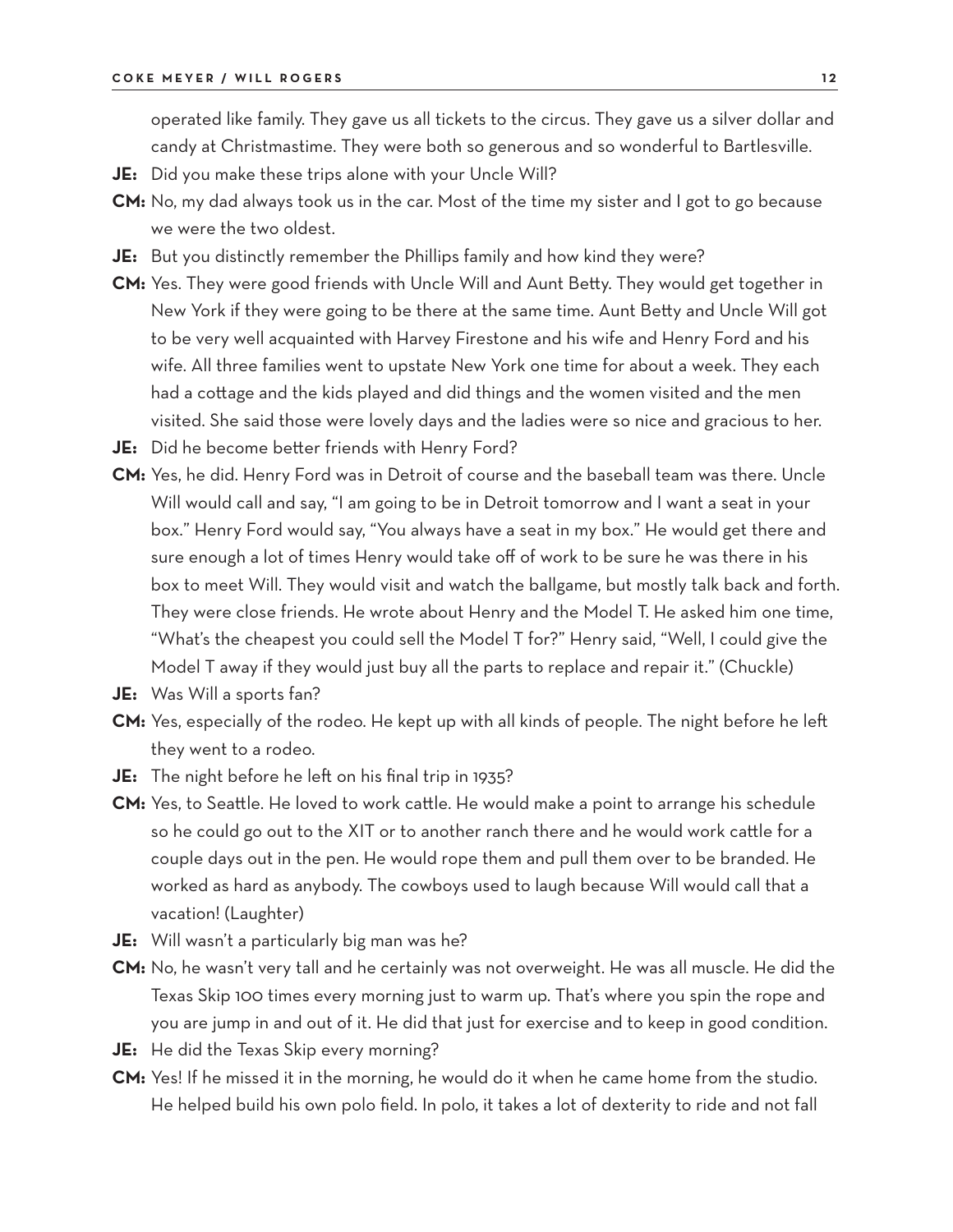over while reaching for the ball and fighting each other over the ball with those long sticks.

- **JE:** So he was active in the sport of polo?
- **CM:** Yes, very active. He had a polo field built on his ranch there in Santa Monica. He would have athletes come from all over, even the East and they would divide themselves up and have polo matches. He had his boys help and play polo with them a lot of times if they were around.

# **Chapter 7 — 4:19 Will's Children**

**John Erling:** Let's talk about Will's children. Can you name them for us?

- **Coke Meyer:** Will Junior was the oldest. He was out of college when his dad was killed. He was working for the *Beverly Hills Citizen* newspaper at that time. Uncle Will had bought the newspaper building where they published it. In the basement was a big vault. Aunt Betty had clipping services from all over to send every little word that appeared in newspapers about Will Rogers. It included any of his pieces that were read on air or newspapers or magazines. The clippings were sent there and filed and stored in the vault—so Will Junior helped with that some. Then, the next child was Mary. She was a beautiful girl. She wanted to get into acting on her own. Said she was going for summer stock out in Maine. She and Aunt Dick were living in a cottage there. She was in a play in the round and they were in a rehearsal at the time of Uncle Will's crash. As kids, Uncle Will taught them all to ride horses and to rope and to love the outdoors. He had the love of the outdoors instilled in all of his children. Then Jimmy was the next son. He was in a military school over in New Mexico. So Uncle Will took a bunch of people from California over and they had a big polo match at his college there in New Mexico at one time. Then the youngest was Freddy. He got diphtheria and died. That really did crush Uncle Will. He took that very hard because he lost his mother and he lost his son and he was so attached to the children. Jimmy Rogers and I were closer. He was easier to talk to and down to earth exactly like his dad. I felt closer to him. He said one time, "Coke, you know my mom said all along that she had four kids to raise because dad was just like another kid." Will never did discipline the kids much. It was always Betty's job. She had to be the one.
- **JE:** Will Junior looked a lot like his father didn't he?
- **CM:** Yes, he did. He was in the movies one time with him. He did commercials, too. He was more studious. Jim was more like his dad…mischievous and wanting to go someplace all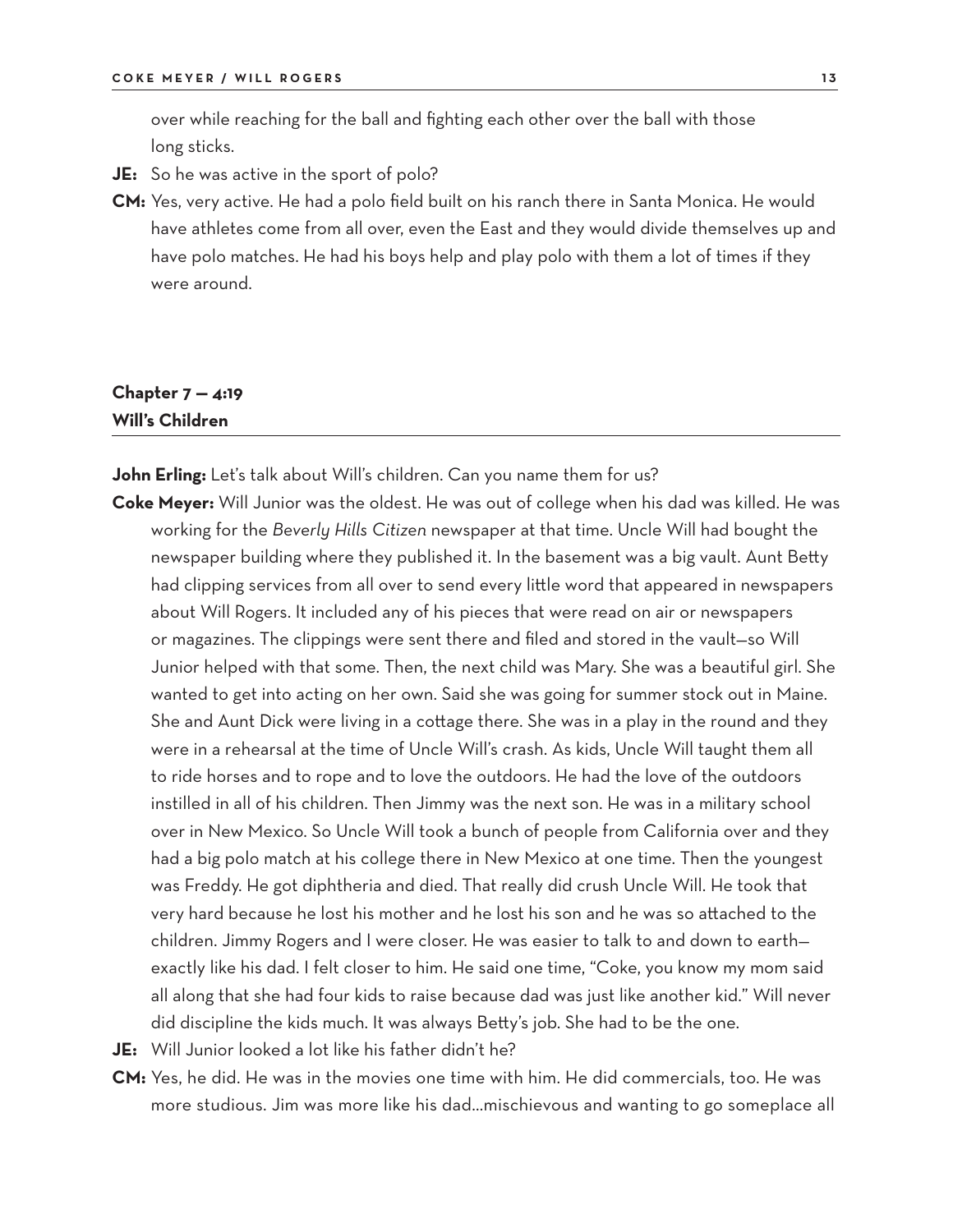of the time and get into something. He had his own ranch and raised his children. Will had three grandchildren that were Jimmy's children. The oldest is Tim Rogers. He lives in Tennessee and has a ranch. The other one is Betty. She is married and has a family in California. Then Chuck Rogers is in New Mexico now. He left Arizona and has built a ranch and a home in New Mexico. They never got to know their grandfather. Chuck came one time and spent almost three weeks here at the memorial in Claremore to read about his grandfather. Their dad had never told them very much about him. Jim wouldn't brag on his dad or who he was. He wouldn't let people know who he was unless someone else told.

- **JE:** You are the last remaining family member who has firsthand memories of Will, is that true?
- **CM:** That's right. The other cousins and all of my dad's generation are gone. His sister Sally was the last of the children to die of the original Rogers family.

# **Chapter 8 — 7:14 August 15, 1935**

- **John Erling:** The day Will Rogers died was August 15th, 1935. He was 55 years old. He died in a plane crash in Point Barrow, Alaska along with Wiley Post. How did you first hear about his death?
- **Coke Meyer:** We were at home in Bartlesville. It was a hot morning. We had all the windows open and a little fan running. No one had air conditioning yet. They called on the phone and asked for my dad. My dad got on the phone and they told him they were hearing some stuff about Will Rogers on the AP wire coming from Alaska. My dad said, "Turn on the radio! Something is going on in Alaska with Uncle Will!" We turned on the radio, but nothing was on there yet. Then, about 15 minutes later, they interrupted the radio program to say there had been a crash in Alaska with Wiley Post and Will Rogers and they would have more info later. My dad got there and he was reading the AP wire as it came across. He called back to the house and said, "It's true. Uncle Will and Wiley crashed and they were both killed. We will need to go to California, so start getting things ready." My mom called our sitter that we used and she called a friend to go get my sister at the Girl Scout Camp. They brought her home. Then neighbors started coming and food started coming. People were offering to do anything they could. Everybody was crying and feeling the loss—it was a real loss for everyone.

**JE:** You were 16 at the time-so you understood and felt the loss personally yourself at that time? **CM:** I sure did.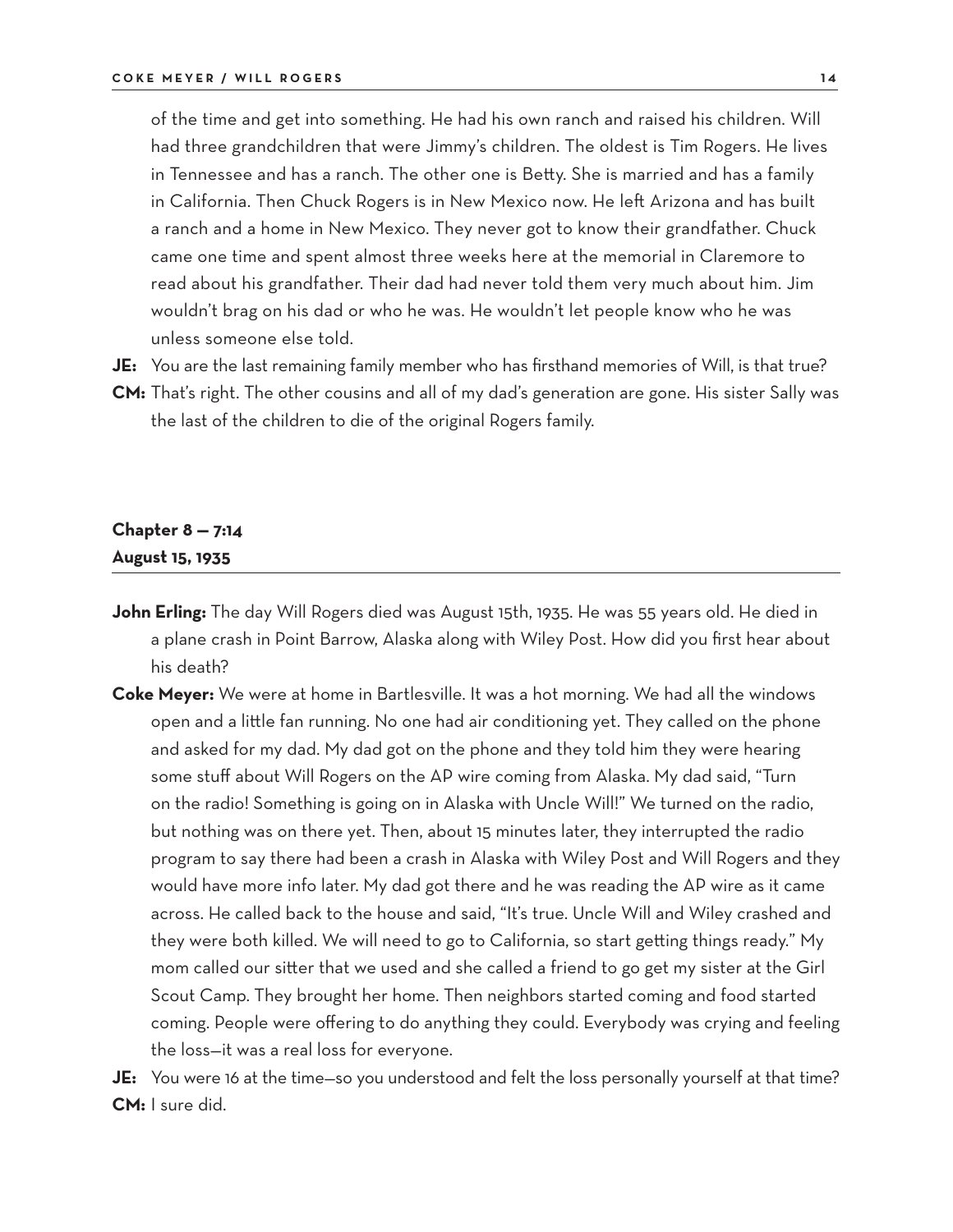- **JE:** This was because he was the biggest national personality that the nation had ever seen. Everybody read his column and listened to his radio programs. He was of course in movies and in vaudeville. Those of us who can remember when JFK died can kind of understand what it was like when Will died. The world just came to a stop.
- **CM:** Everybody just thought that he was part of the family because he was so well known in all of his fields. If you didn't know him for one thing, you knew him for another. I think that's why people felt the loss like they did almost like it was personal.
- **JE:** He was 55, but he had lived a full life.
- **CM:** He lived faster and more furious than anyone. He probably lived a double-life in those times.
- **JE:** Do you remember his funeral? They had the big funeral for him in California is that true?
- **CM:** Yes. They had his casket out for public viewing and thousands and thousands of people were lined up to see him all day. Then he was taken to Forest Lawn. Forest Lawn had a mausoleum and a cemetery. Aunt Betty had him put in the mausoleum so she could move him if she wanted to. Aunt Betty and the family went the night before to the mortuary and they opened the casket for the family only. They got to see him dressed in his blue starched suit. They felt much better having seen him. They had the funeral at the Forest Lawn Chapel. It had to be by invitation only because it only held about 200 people. Then they had a public memorial service in Claremore at the airport. Will had opened the airport here with a lot of fanfare. He had talked Harold Getty and Wiley Post into coming up for the opening of it. They had already made their "8 days around the world trip", so they were very famous at the time. They brought a crowd and so did Will for the airport opening, but the day of Will's funeral, the crowd was twice the size. It was so big. Roosevelt talked about Will on the radio.
- **JE:** President Roosevelt addressed the nation about Will's death?
- **CM:** Yes. He talked about what he meant to the nation and to the world. It was a beautiful tribute and so were all of the other tributes, which were also broadcast over the radio.
- **JE:** So the funeral was broadcast?
- **CM:** Yes, and they broadcasted some from Forest Lawn, but mainly in Oklahoma they had full coverage of the public Claremore memorial service tribute.
- **JE:** You were there?
- **CM:** Yes, my friend and her mom and dad took me. It was so hot in that hangar at the airport, but no one ever said a word about it. There wasn't a dry eye in the place.
- **JE:** The plane that they flew in was actually built by Wiley Post?

**CM:** Yes.

**JE:** It was kind of a hybrid plane, because he had put two planes together and he had added the pontoons to this plane?

**CM:** Yes.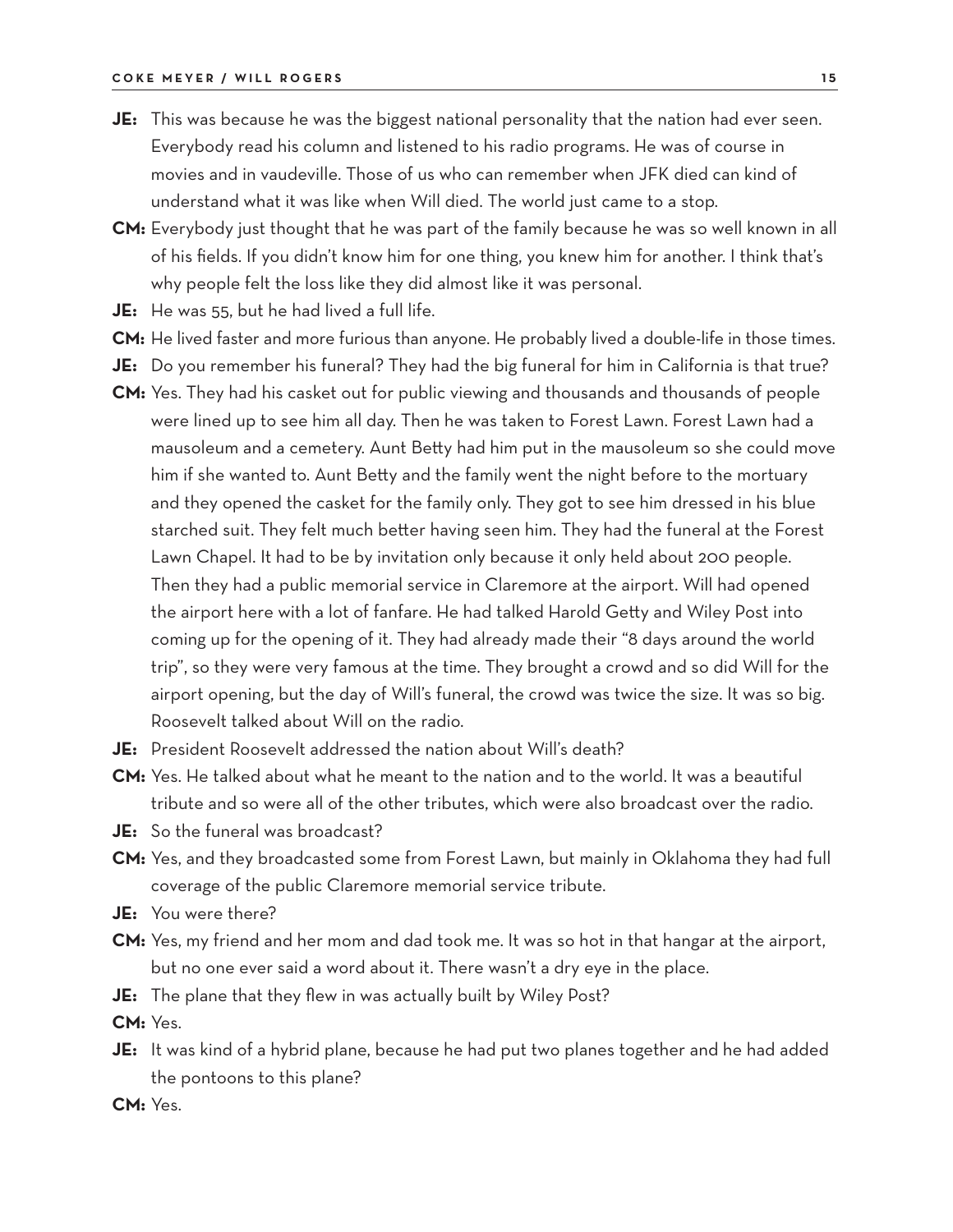- **JE:** So then when they had landed in Alaska and they were going to take off again—there were those that thought that perhaps those pontoons caused the plane to be nosy-heavy.
- **CM:** Yes. In a seaplane you have to take off level and just barely get any altitude. The weight of those pontoons brought the plane down they think.
- **JE:** Will had his typewriter with him of course?
- **CM:** Yes. He had already written his Sunday piece—so it was published right then. Then he had two other daily pieces he had written because he was going to be out of pocket by being in Point Barrow, Alaska. Then he knew he would be able to write it the next day. Those were the only times probably that he ever wrote stuff ahead.
- **JE:** Did he bring along food on the plane?
- **CM:** I found out how he had planned and packed and all. He took crackers and cans of chili. He loved that. He could live on beans and chili his whole life if he could get it. He didn't pack many clothes because they were going to have to sit way back in the back of the plane almost in the fuel area to balance the plane. He and all of their duffel bags were back as far as they could get.

#### **Chapter 9 — 3:16 President Roosevelt**

- **Announcer:** Today in every section of the nation Americans are thinking of the city of Claremore, Oklahoma—the birthplace of an American who was beloved by millions, the late Will Rogers. His philosophy and his own particular type of humor live on in the minds of many who knew him personally, and those many more who read his words, listened to his voice and watched his image upon the motion picture screen. Today in Will Rogers' Oklahoma hometown, a large audience has gathered to participate in the dedication of a new Will Rogers Memorial. In Hyde Park, New York, the President of the United States interrupts the business of the day to speak—not only to that Oklahoma gathering, but to the larger audience throughout the nation whose thoughts are in Claremore. As the ceremony in Claremore, led by the governor of Oklahoma, awaits this message from the summer White House, the president is seated in the library of his Hyde Park home, ready now to take part in the memorial dedication for his old friend Will Rogers. Ladies and Gentlemen, the President of the United States.
- **President Roosevelt:** Friends of Will Rogers, this afternoon we pay grateful homage to the memory of a man who helped the nation to smile. After all, I doubt if there is among us a more useful citizen than the one who holds the secret of banishing gloom, of making tears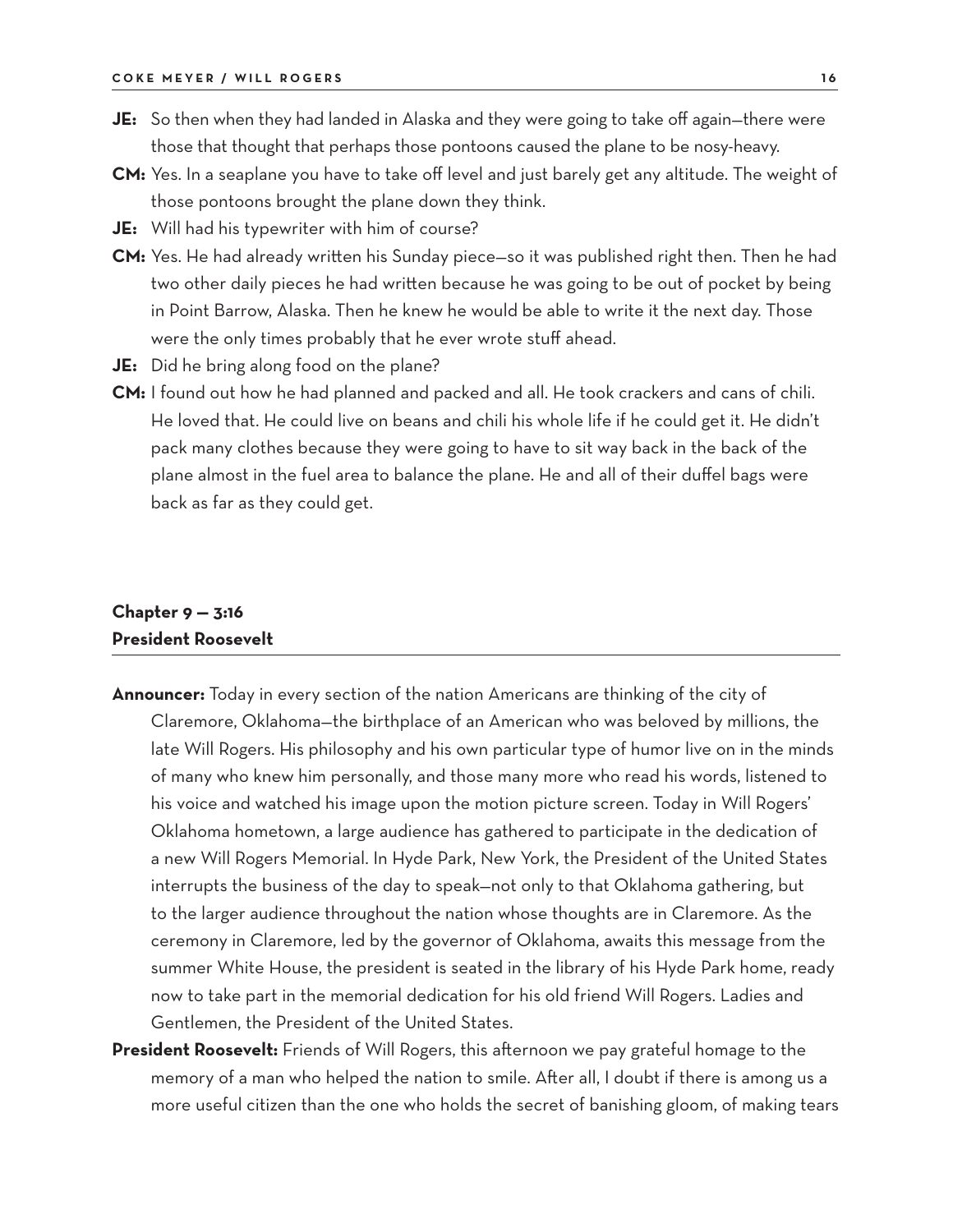give way to laughter, of supplanting desolation and despair with hope and courage, for hope and courage will always go with a light heart. There was something infectious about Will Rogers' humor. His appeal went straight to the heart of the nation. Above all things, in a time grown too solemn and somber, he brought his countrymen back to a sense of proportion. With it all, his humor and his comments were always kind. His was no biting sarcasm that hurt the highest or the lowest of his fellow citizens. When he wanted people to laugh out loud, he used the methods of pure fun. When he wanted to make a point for the good of all mankind, he used the kind of gentle irony that left no scars behind it. That was an accomplishment well worthy of consideration by all of us. From him we can learn anew the homely lesson that the way to make progress is to build on what we have, to believe that today is better than yesterday and that tomorrow will be better than either. Will Rogers deserves the gratitude of the nation, so it is fitting that the dedication of this memorial should be a national event, made so by the magic of radio. The American nation to whose hart he brought gladness will hold him in everlasting remembrance.

**Announcer:** The President of the United States speaking from the library of his home in Hyde Park, New York had broadcast this message to the audience in Claremore, Oklahoma where the Will Rogers Memorial is today being dedicated, and to the radio audience throughout America in whose memory Will Rogers still lives.

#### **Chapter 10 — 6:09 Statehood**

**John Erling:** He loved chili. Do you remember that here in Claremore too when he would come home?

**Coke Meyer:** At the Pocahontas Club...the girls that were in his neighborhood back in 1899 started a social club called The Pocahontas Club. The boys wanted to join the club too. They told the girls that they ought to be members because they took the girls on all the picnics and to swimming parties and dances. The girls agreed that about nine boys could be honorary members. Uncle Will always said that he was an "ornery member." When he would come back to town the club members would do like our family. Everyone would call each other on the phone. All of the wives and husbands and everybody would come. They had to have the get together over a drug store here in Claremore, because that was the biggest place to hold all those people. They would have beans and corn and ham and everything. He loved coming to that and they (the people) all loved him and Aunt Betty. One time he came in full Indian regalia. He had on a long headdress and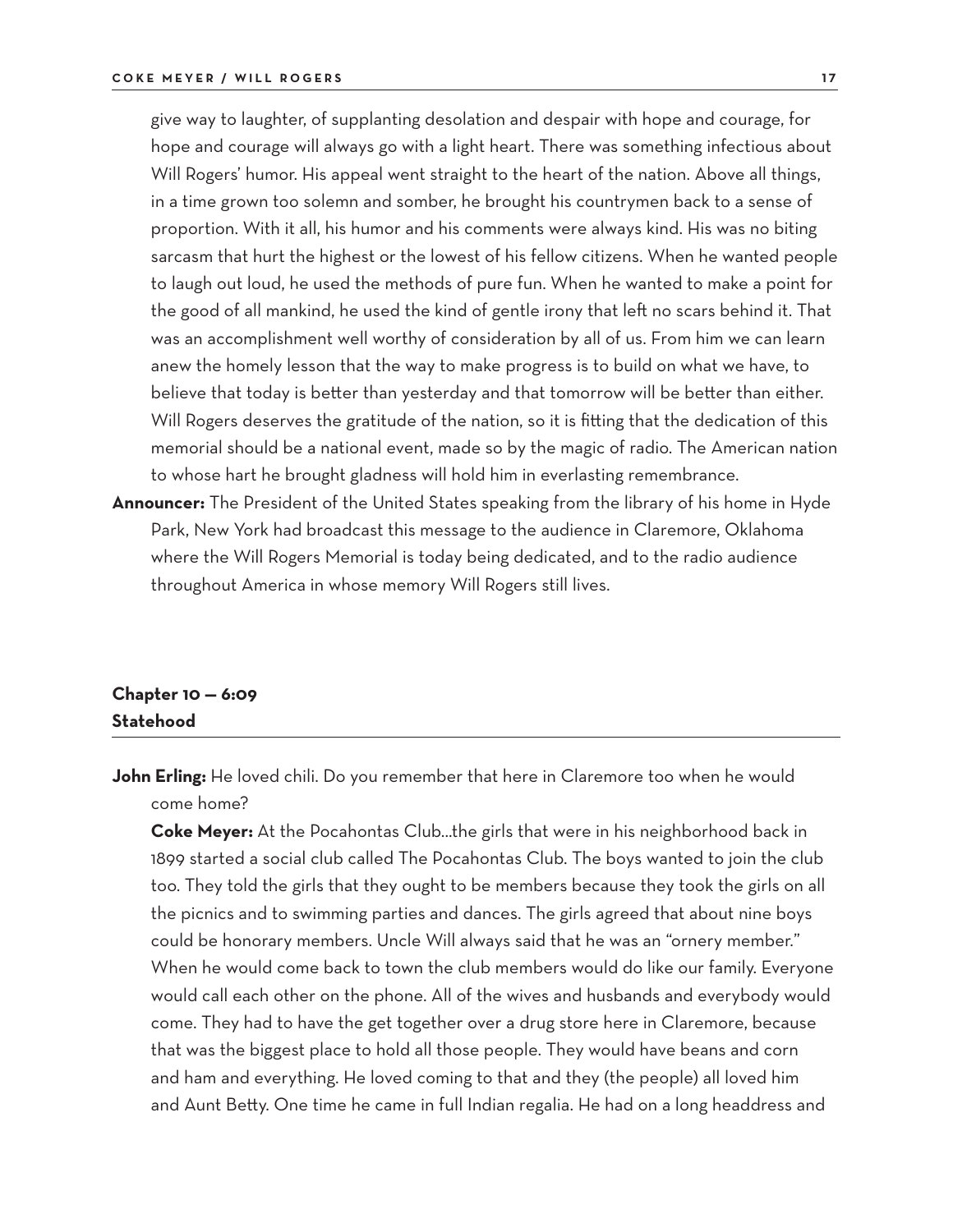white buckskin on with fringe and everything. He even painted his face. They were all astounded. They all said that was the best time they had because he cut up and acted like a fool and they had never seen that side of him before because he had always just been Will.

- **JE:** How much Cherokee would he have been?
- **CM:** Three-quarters I guess. His mother actually had as much or more Cherokee in her as great-grandpa did.
- **JE:** The club was called?
- **CM:** The Indian Women's Pocahontas Club—it was started by some girls that lived out by the ranch when they came home in the summer from boarding school. See, there was money in the Cherokee Nation. These people all lived in nice houses and dressed well. These girls were all sent off to school. The men would go to market in Chicago or Saint Louis or Kansas City. They would bring home beautiful clothes for their daughters and wives to wear when they dressed up to go to church or just anyplace. The Club carried on and Will really was proud of his Cherokee heritage. I think he really was more proud of that than anything. He was also proud of his dad, because his dad served on the constitutional committee for the state of Sequoia. We were going to have two states in Oklahoma. We were going to have Oklahoma territory and Sequoia. Sequoia was going to be on the East, North and South of the state. Oklahoma territory was going to be to the West. Well, there was no way that anyone in Congress was going to let us have an Indian state because they were wanting to do away with the Indians anyway. They said "no way" so that fell through. They had it all written up and sitting as a bill in Congress, but Congress put everything on top of it, so they never could get down to getting that bill called on the floor.
- **JE:** So Will's father supported the state of Sequoia?
- **CM:** Yes, he did. He was on their commission to make their Constitution. Then he saw the handwriting on the wall. He became kind of unpopular because he wanted it to be one state. He thought that if Oklahoma turned into two states that we would get moved out West. He said, "We would have another Trail of Tears as bad as the first one." So he tried to get his people to support statehood, which they did. They all signed up for the Dawes Commission census. A census had to be taken first in Oklahoma before they could take over as the state, because they were going to have to allocate land back to the Indian people. No matter what tribe was here, they had to allocate land back to them—but they still have leftover land. That's what precipitated the land runs and what made the white settlers come to the state. We had land left because they gave us little pieces of land. Even the way they gave out pieces of land was such a mess. They gave my dad land in Nowata. They gave my aunt land over in Jay County. Another aunt had land down in Tahlequah. Her land was in closed. You had to go through a neighbor's property to get to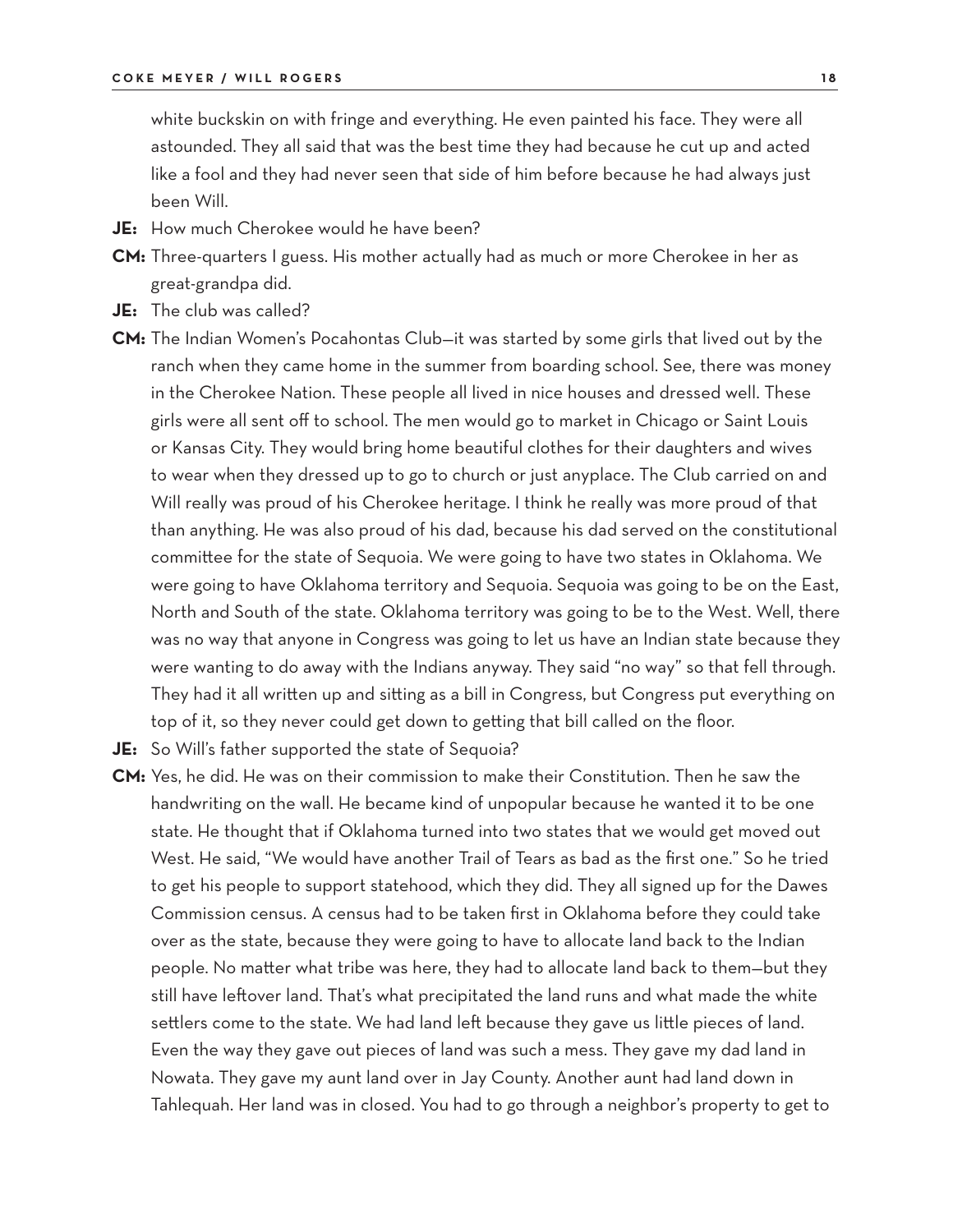her land, so she never had any use of it. They farm it and use the land all around her land because they know that land is never going to be claimed. Then another aunt received land down in Ramona someplace.

- **JE:** The state of Oklahoma was formed in 1907. Do you remember if he was part of the State Constitution Committee?
- **CM:** He was part of the Oklahoma Constitution then, because he was well known. He had been a judge in the Cherokee Nation and he had always been prominent in the political side of things. They put him on the Oklahoma Constitution Committee. He took a lot of his material out of that Sequoia Constitution and instilled it in the Oklahoma one. He had a great influence in the Constitution of Oklahoma. Then because he was the oldest member on that constitutional committee, take decided to name the counties that were to be formed after the names of the people that had served on the commission to make the Constitution. They formed 77 counties. So he got Rogers County named after him. He saw that in the drawing of the county they didn't include Chelsea. His two daughters lived in Chelsea and that was his second home. He went to Chelsea every weekend to stay with the girls. So he made them redraw the county to include Chelsea in Rogers County and take it out of Nowata County.

#### **Chapter 11 — 4:04 Will's Father**

John Erling: So it's very understandable why Will was very proud of his father.

- **Coke Meyer:** His father was very stern with him. He always paid his dad back for everything his dad did for him. During that trip around the world, he sent money for his own life insurance premiums faithfully to his dad because he didn't want his dad to have to pay for it.
- **JE:** Did his father get to see him in vaudeville and was he supportive of him?
- **CM:** Yes, he did. He got to see him in Washington, D.C. He looked at the house and counted the people. (Laughter). He knew what they had paid to go see him. He said, Will, you are working too cheap!" (Laughter) That's when he appreciated that his son was really special. It had not impacted him that much until he saw him in D.C. how he was playing and how he was followed and how people were paying attention to him.
- **JE:** Do you recall when Will's father died how old Will was?
- **CM:** Grandpa died in 1911 and Will was born in 1879, so Will would have been 32 when his father died.
- **JE:** By that time he was becoming known to the nation?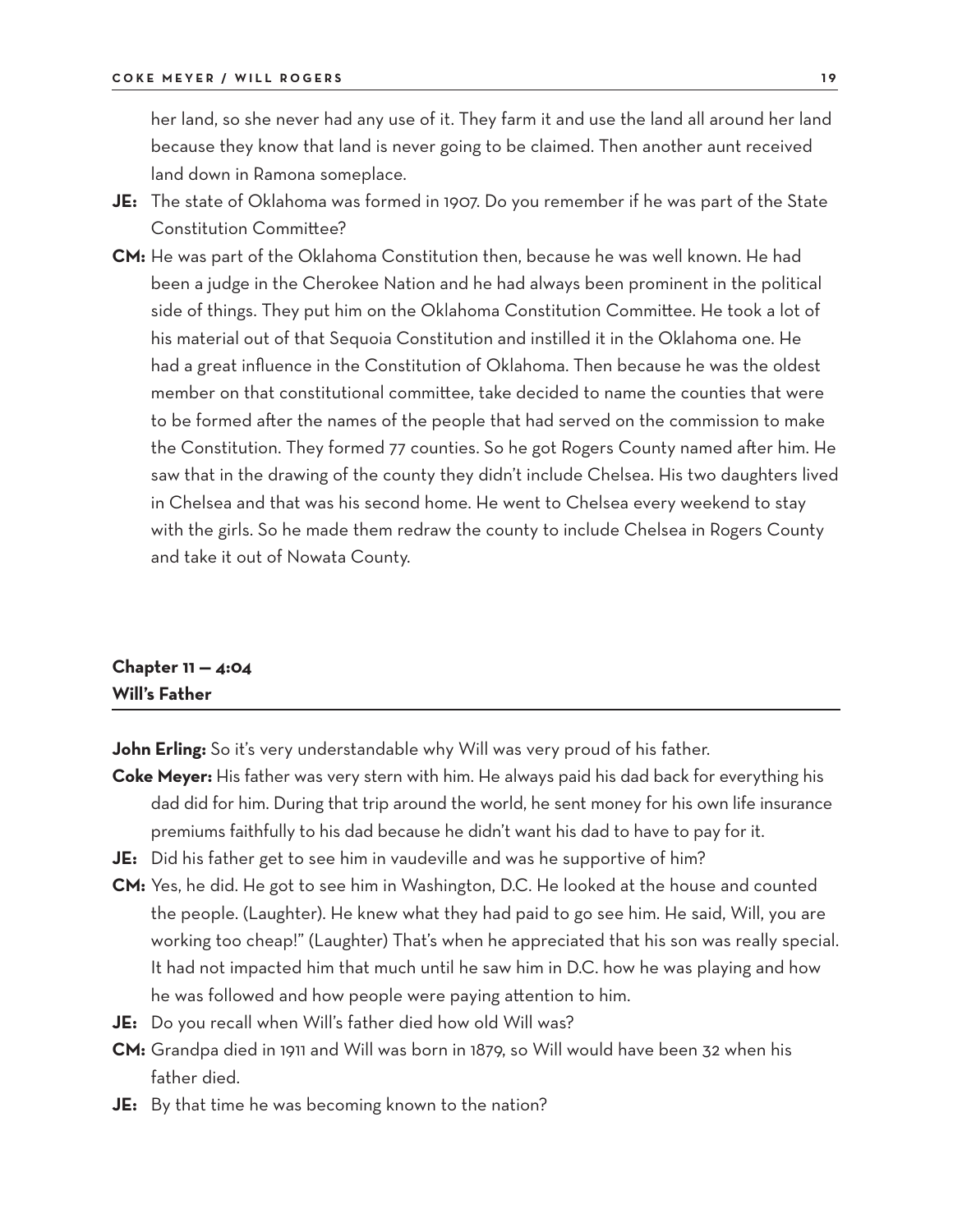#### **CM:** Yes!

- **JE:** So then his father got to see that he was pretty special?
- **CM:** Yes, he was proud of him. Uncle Will and Aunt Betty got married in 1908. They had been married three years when grandpa died.
- **JE:** As you think about your Uncle Will, how would you sum up his life? What would you like to say about him?
- **CM:** Oh boy. His life had so many facets to it that it's hard to say.
- **JE:** Maybe in terms of his family?
- **CM:** He was so giving and loving. He gave his sisters Buick sedans back in the 1920s. He rebuilt my Aunt Sally's house when her house burned down. He was such a good person and so family oriented. He was such a humanitarian. He also lived by the Golden Rule of do unto others—because he was always the first to do for other people that he knew. He worked with the Mulhall family and their Wild West show for a while. He told a dear friend one time to make sure that Mr. Mulhall came to see him when he was going to be close by. He was told that Mr. Mulhall was not doing too well, but he said, "I really have to see him." So they had Mr. Mulhall brought to the auditorium. Uncle Will went out on the steps of the place and visited with Mr. Mulhall out and away from the crowd. He put a wad of money in his pocket…that's why he especially wanted to see him in person. The family was told that later by the dear friend who brought Mr. Mulhall to see Will. He told us that story after Will was gone.

# **Chapter 12 — 7:24 Never Met a Man**

John Erling: Will was famous for saying that he had "never met a man that he didn't like."

- **Coke Meyer:** Will Junior made the comment about that. He said that his dad really liked everybody. What he meant by that was that until they proved differently, he was going to like them. But if they didn't measure up, then he was free to not like them.
- **JE:** What about you…you were 16 when Will died. Tell us about your life after Will died.
- **CM:** I kept in touch with Paula here. I married in 1939. Then in 1946 I moved to Caney, Kansas. My husband and I owned Meyer Greenhouse and it was a big operation of five buildings that were all made of glass.
- **JE:** What was your husband's name?
- **CM:** James W. Meyer. I called him Jim. He and I married in Sedan, Kansas in 1939. We had two children. We wholesaled to Bartlesville and Skiatook and Collinsville and Tulsa. We had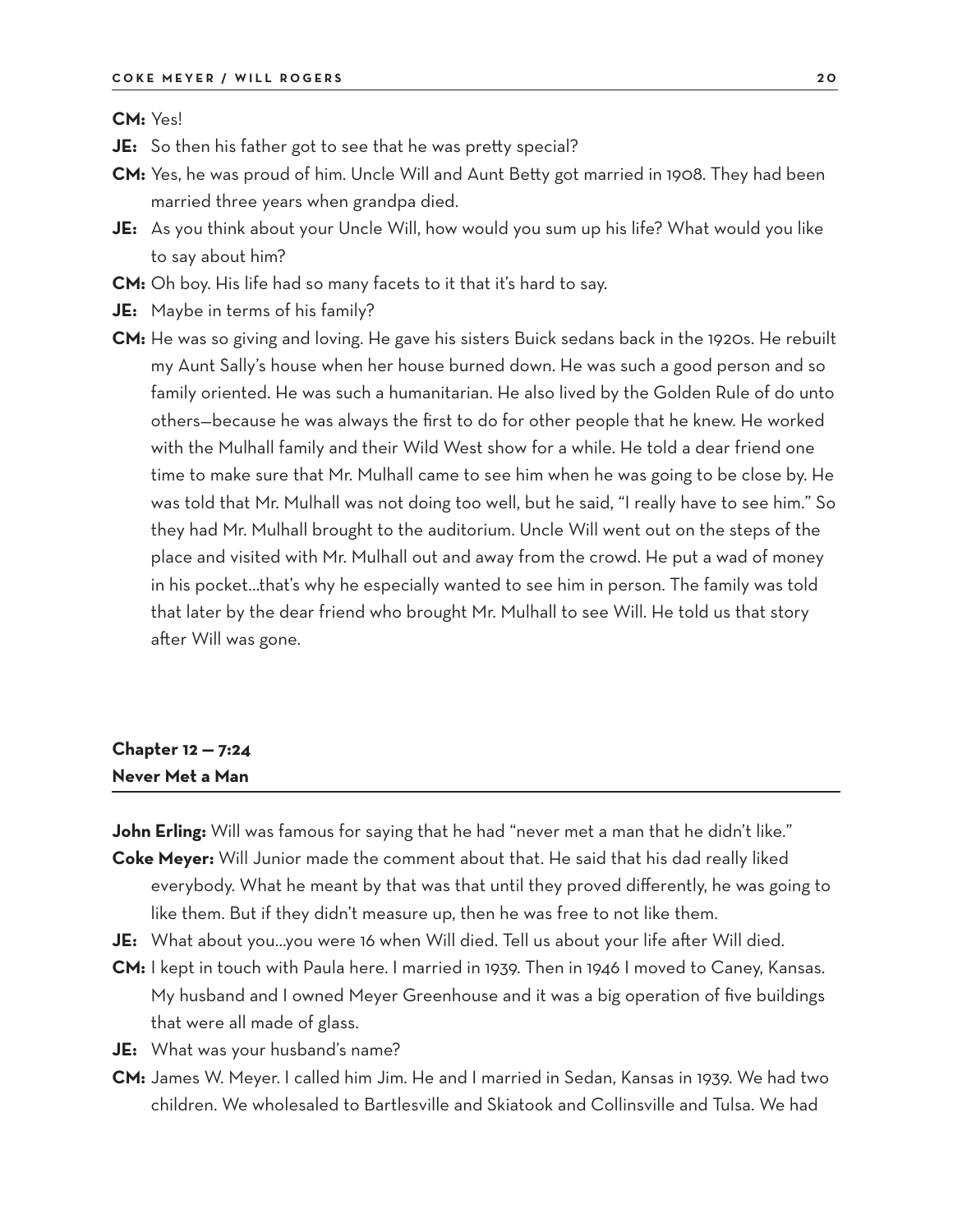such a big range of growing area that we could wholesale and retail. We had a really good little business. We did business in Wichita too. Anyway, we kept in touch with Paula. Every November 4th, I would quit work in Caney and come down to Claremore. Paula would tell me ahead who was coming.

- **JE:** You are talking about your children?
- **CM:** Yes. I had two sons. We would come every November 4th—that's how I would meet all of these famous people who were marshals for the parade. People would tell me what Will meant to them. They would share their stories about him and I would share mine with different people. One of them was Rudolph and his violin when he went to Cherry Vale, Kansas to the Lion's Club. He taught the school kids and he gave a little program in the school auditorium. We drove over from Caney to attend this program. We got there and he was so good. He was running overtime and he said, "By the way, this watch was given to me by Will Rogers when I was in the Will Rogers Follies. He was such an influence on me. He encouraged me as a foreign person to keep doing what I was doing and telling me how important it was." After the show, he said he would welcome those that wanted to talk to him. My husband Jim wanted to go talk to him. I didn't want to, but my husband convinced me to go tell him who I was and that Will was my uncle. Once we told him who we were, he asked us to stay so he could have more time to talk to us. He invited us back to his room at the motel because he said he had something to give us. So we did that. We were visiting with him and he said, "I haven't eaten a bite since noon. I never eat before I entertain because I am always uptight and nervous about how my performance might be." I guess that's common in show business no matter how big somebody gets. Rudolph had some things to give me and then he put us on his Christmas card list. We got beautiful Christmas cards from him with a little note with it from then on. One time when Uncle Will was first out on the lecture circuit on his own...he had a quartet. The quartet sang and entertained and then Will would talk and then they would do another number. It was so popular in Tulsa that they had 300 people all on the back of the stage. Here he was talking to all of the people out front and turning around to talk to the people in the back. The lobby was full, all of the aisles were full—it was packed. People were even hanging outside on the street to hear him. Anyway, he walked around the block two or three times before he did that performance. He was so scared because there were so many people. He thought—what can I say to these hometown people? He got through talking and there was a break and two little girls brought a big bouquet of flowers to him. He had tears in his eyes. He said, "I have never had anything like this happen." He was so tickled. They wanted him to talk longer and he went overtime. He said, "I've got to sit down." He sat down on the apron of the stage and talked for another 45 minutes. All these people were standing and listening to him and not one of them ever left the whole time he talked.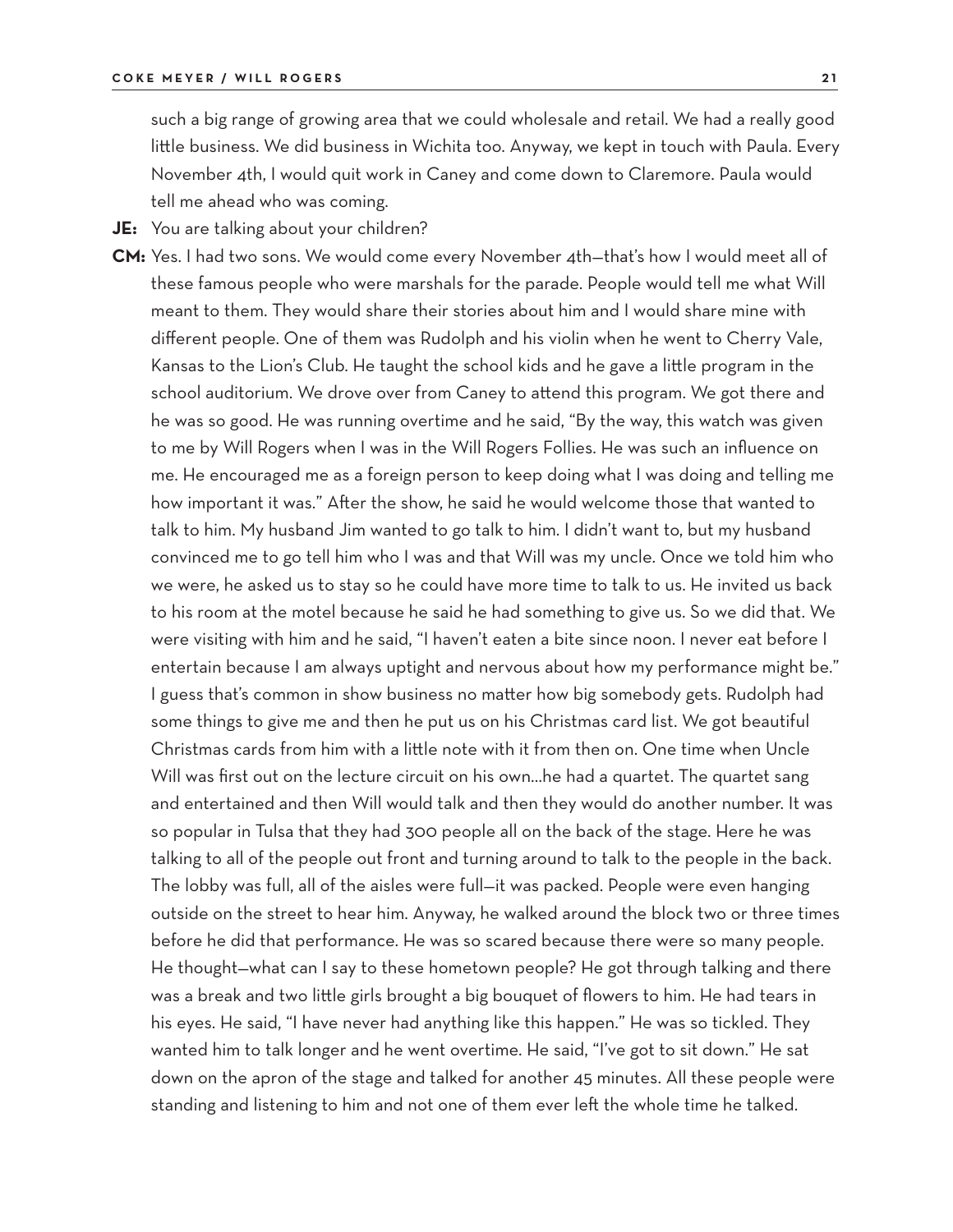- **JE:** Were you there?
- **CM:** No, my mother and dad were. He had invited many family members to Bartlesville for the first night performance, then the family all followed him to Tulsa and to Ponca City and Wichita. Then all of the family went home from Wichita. This was planned with the family ahead of time. He paid for all of the family's expenses to travel to these towns so he could be there to visit with them. That was a big deal for the family. He was just doing his monologues and people just loved him. They told him later to lose the quartet because nobody wanted him to have a time out. They wanted to hear Will talk the full time.
- **JE:** So he talked for a couple of hours to them?
- **CM:** Oh yes. His show would be an hour and half with the music, but then he would sit down and talk more.

#### **Chapter 13 — 4:45 Friends of Will**

- **John Erling:** So now, you're 89 years old as we sit here talking to you. You are healthy. You drove here to the lodge at Will Rogers Memorial. Why do you think you've been able to live to be 89?
- **Coke Meyer:** Well, I guess I do everything in moderation. I've never smoked. I've never drank really other than a social glass of wine or a beer. When my husband was mowing the grass and got through we might split a beer or something. I think it's my attitude. I have always been upbeat. I've always said I am not going to worry about this because I've got to wait and worry about something big. I use that as my motto I think—that I will wait until something big happens before I am going to worry. My dad and mom were always happy people. My grandmother, Will just loved her. She would bring all the ladies things from Kansas City. She had a Halloween Party at her house every year for all of the kids. She would wear a witch's outfit and meet them at the door and lead them up to the attic, which was all decorated with cobwebs to be spooky. She would pass out peeled grapes and tell the kids they were eyeballs. She was just something else.
- **JE:** What was her name?
- **CM:** Her name was Maud Rogers Lane. Will's sister and our relatives also had a great sense of humor and a lot of insight into people and common sense. It was inbred I guess.
- **JE:** Despite the fact that the whole world knew Will Rogers as a great showman and a great commentator and in movies, when he would come home to his family he was just Uncle Will?
- **CM:** Yes. His sisters called him Willy. All of his cowboy friends called him Bill—they never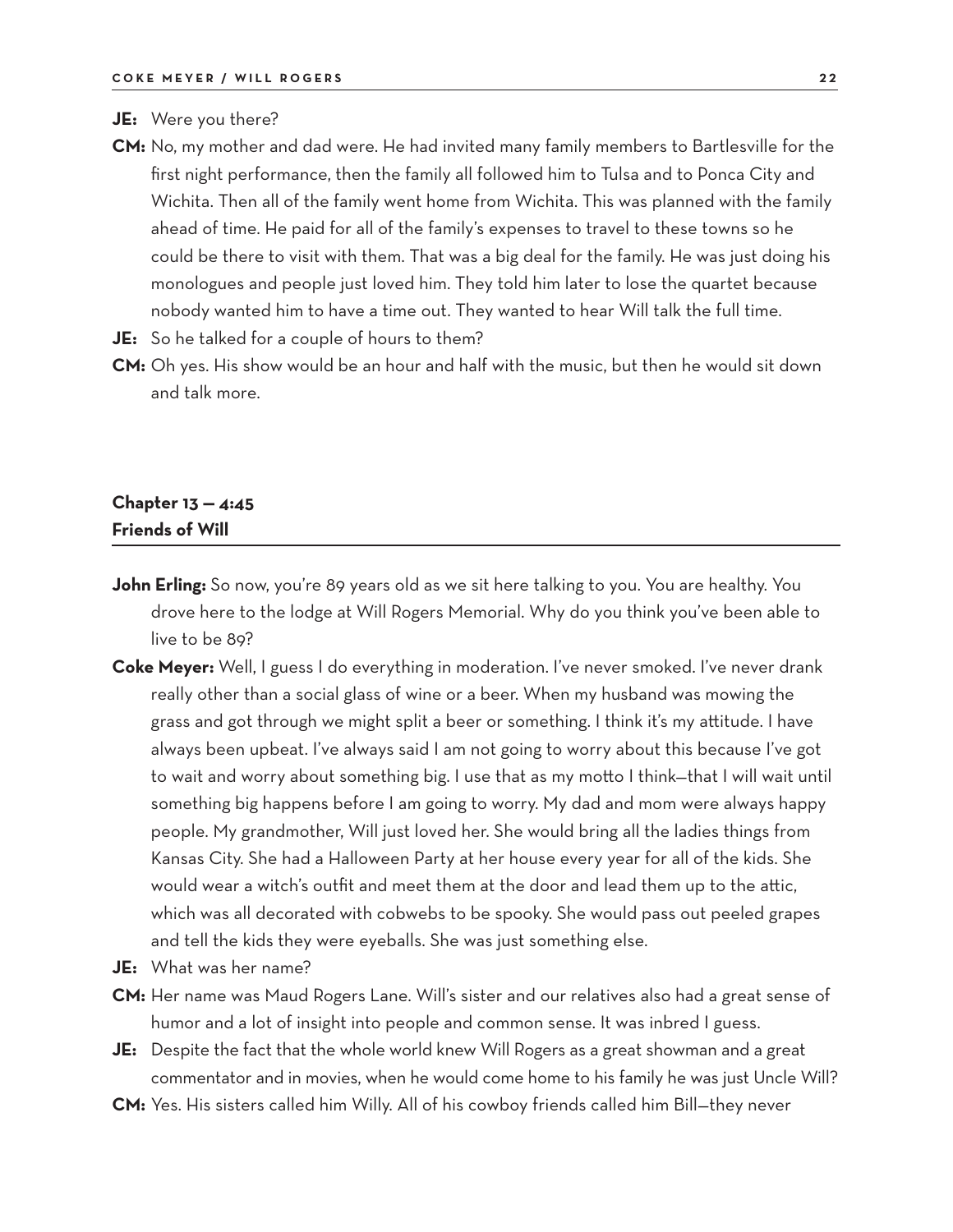called him Will Rogers. He had a lot of good old cowboy friends. In California, that's the kind of entertaining they did. Charles Russell and Remington and other artists would come and visit. Fred Stone was one person that Will really loved. He was like a brother. Uncle Will met him in New York. He covered for Fred in a play one time when Fred was injured and couldn't perform. That was a big gift I will tell you. Fred came out to the ranch and he and Uncle Will played golf together. He had built a little 3-hole golf course up near the house. He never did like golf personally, but he would get out there and hit a ball and carry a club around. He wasn't a golfer. But he wanted that for his friends who came and visited. His friendships meant a lot to him. He and Ziegfield never had a contract signed it was just a handshake.

# **Chapter 14 — 6:00 Will Rogers Real Estate**

**John Erling:** When Will died, he left a lot of money.

- **Coke Meyer:** Well, he left a lot of mortgages too because he had bought a lot of property that he was paying off in California.
- **CM:** He bought miles of Malibu Beach. Then after he died, people were coming in and they were blocking the public access to the beach by building houses. Betty and the boys then left a large portion of their Malibu Beach property to the state of California to make it a public park from then on. They were given instructions to make it not sell it or break it up into smaller properties.
- **JE:** His money was then placed in a trust and it didn't all come down to relatives?
- **CM:** No, it didn't. Aunt Betty had to get her lawyers and realtors and her boys together and decide what they wanted to keep. The boys deeded it all over to the state of California, so it is a state park, one of 300.
- **JE:** If Will Rogers showed up now and sat down in this chair, what do you think you would say to him?
- **CM:** Oh gosh—I wish he was alive a lot of times. I think if he was alive today, he would straighten some young people out. I think he would be just as ordinary as ever. I don't think he would have changed a bit. He was a magnet for people. Once he would get to visiting with people, he would make them do the talking and then he would get the public's viewpoint on things so that he could pass it on. That was important. He told us one time, "I get so bored with these banquets with the same old food. If I get into town, if I can beat the mayor picking me up, I will get a cab and go to the local restaurant." He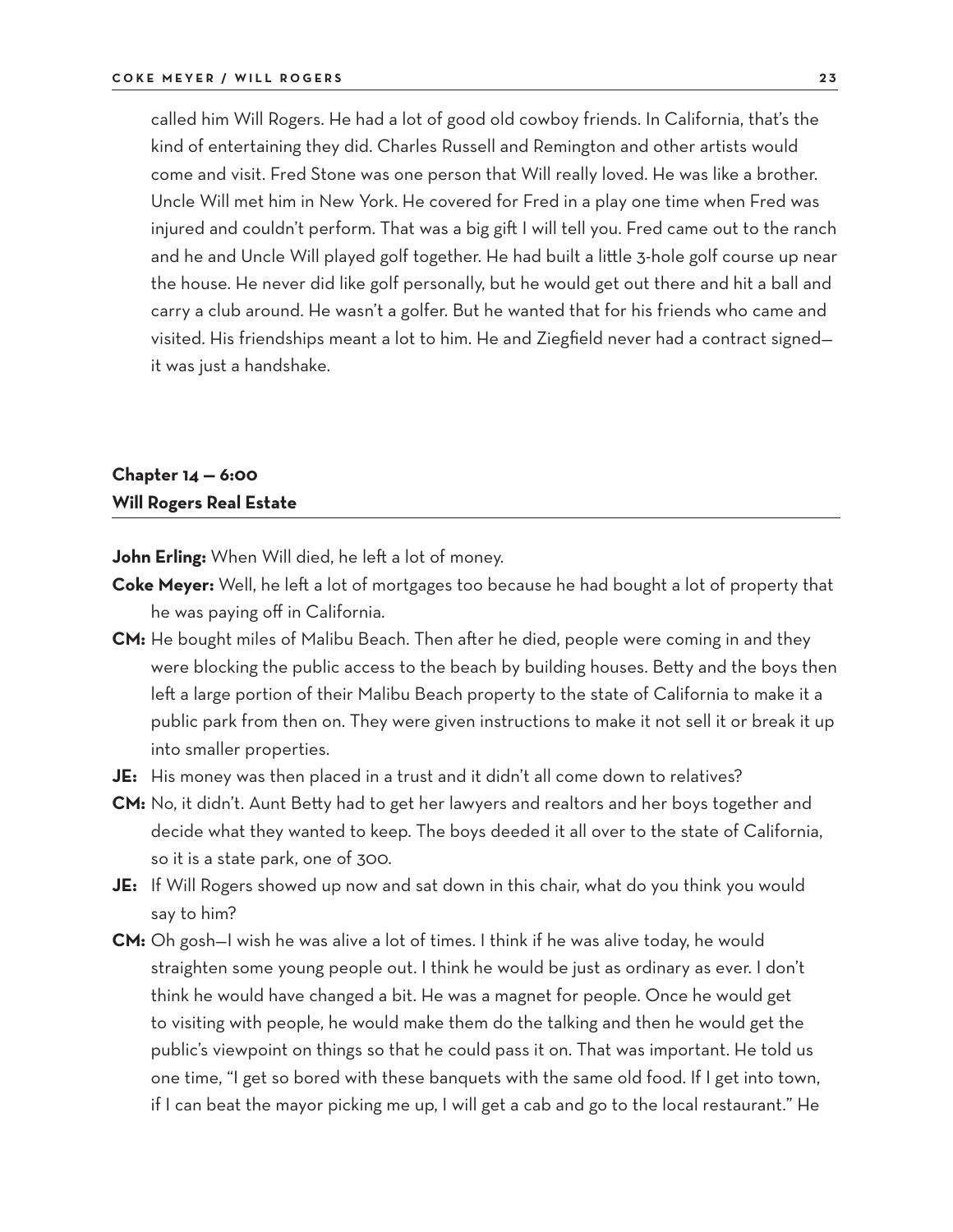liked to go to the mom and pop place in town to sit down and have a bowl of chili and talk to the local people or pick up the local paper there. He liked to do that because then he knew what kind of a town he was in. He knew what was going on before he went down and talked at their banquet. He said that way he could pick at the chicken dinner they served and not really have to eat it. (Laughter) He liked ice cream too. When he would type out his articles on his portable typewriter at my Aunt Estelle's house in Tulsa, we would all pile in the car. He would get out and take his telegram in and send it off. Then he would come out and we would go to an ice cream store. He would always order his sundae and dad's and they would go sit over at a table and visit. Then he would watch us kids try to make up our minds as to what kind of treat we were going to have from Uncle Will. We would get what we wanted and then sit down and poke each other and visit and laugh and talk. He enjoyed seeing us and enjoyed his ice cream just like we did. My grandmother always had homemade ice cream for all of us. She had a dairy farm so she had all the cream and butter and milk in the world.

- **JE:** It all came down to him just being Uncle Will.
- **CM:** Yes, absolutely. It made us realize that he was special—but he wasn't special. He was so down to earth and so ordinary. He was a lot like my dad. I just didn't think of him being that famous.
- **JE:** Thank you so much.
- **CM:** I get so mouthy…(Laughter)
- **JE:** No, you're not mouthy! (Laughter) That's what's so special about you. You can talk about him and you have such a wonderful memory.
- **CM:** When Uncle Will would come and visit my parents, back when they were just a young couple in Chelsea, my mom was up on everything. She was from San Antonio and she had seen all of the vaudeville shows. She would get up there with him and sing a duet. Her mother and sister would play the piano for them. They did that just as a family out at my grandmother's any night that he would be there.
- **JE:** Will was singing?
- **CM:** Yes, he would sing. He didn't have an especially good voice, but he loved to sing. I am sure he sang to the cattle all of the time, cowboy songs and all and old favorites. (Chuckle)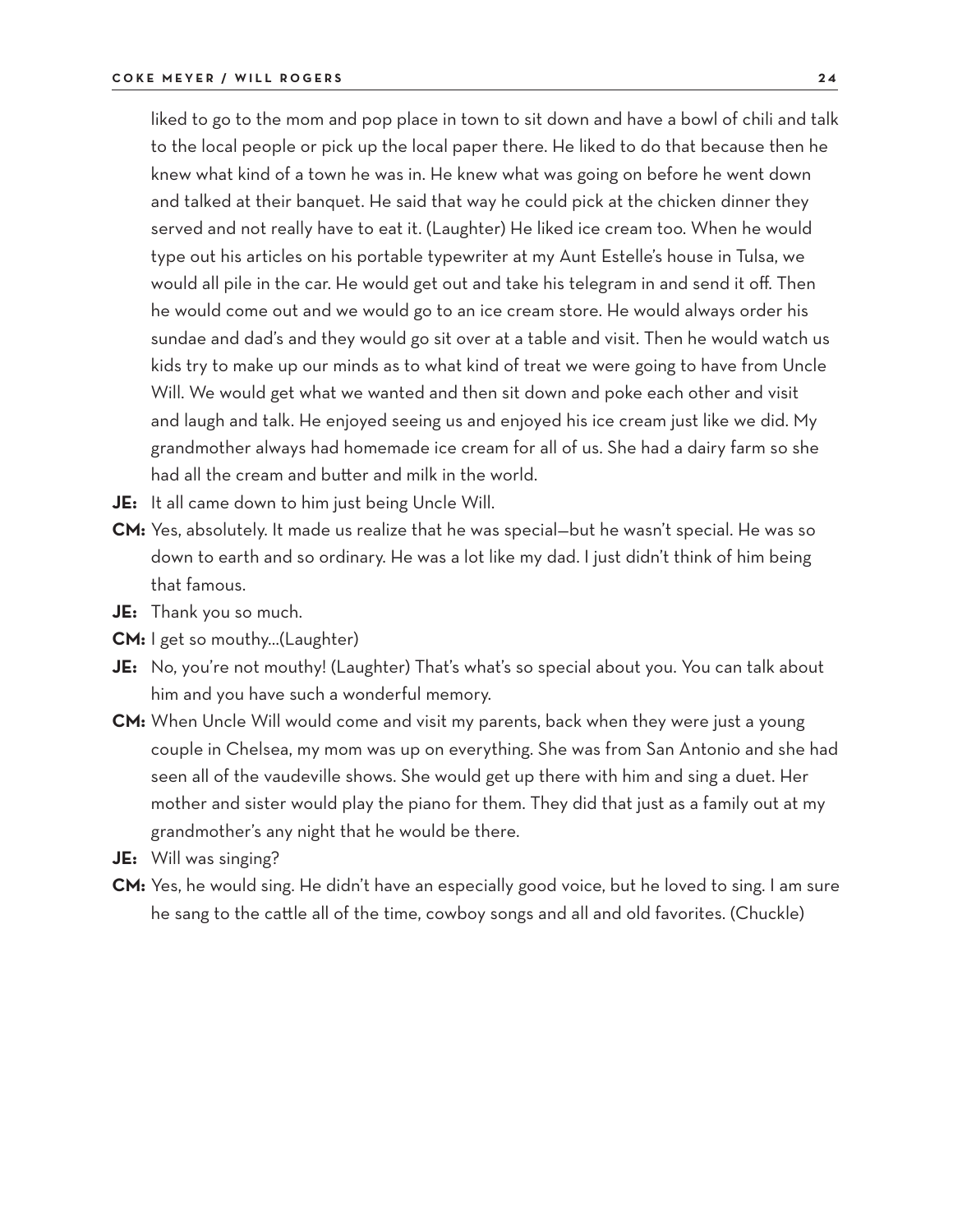#### **Chapter 15 — 5:05 Will & Betty**

**John Erling:** Did Will play any instruments?

- **Coke Meyer:** He was learning to play the banjo. When he went to pick it up at the Oologah Station, Aunt Betty was there. That was the first time he saw her. He forgot to pick it up and take it home. He was just looking at her and she was so beautiful. He was so surprised to see her there that he got flustered and he just turned around and got on his pony and went home. He had to go back the next day to pick it up. (Chuckle)
- **JE:** Why was Betty at the Oologah Station?
- **CM:** Her brother-in-law and sister were managers of the Oologah Station. They put the freight on and off the trains. She was there that summer visiting them. Uncle Will got a friend and her daughter to invite them all over for a taffy pull and told them to bring that pretty girl he had seen. My grandmother had a big house party for her. Aunt Betty was coming and the girls were all standing out there and the boys were out in the barn and all over the place with their saddle blanket and their saddle. They had a dance upstairs in the attic. He knew Aunt Betty was coming on the train so he went to Vinita to meet her. She was sitting by some gentleman. They were already there sitting in coach. He didn't ask that man to move and he didn't make Aunt Betty move and find a new seat. He rode in the back on the last seat in the car I guess and that's how they rode back from Vinita. But he went up there on purpose to meet her. They had an eight-year courtship.
- **JE:** Oh!

**CM:** They would write letters back and forth.

**JE:** Because he was traveling so much.

- **CM:** Yes and because he lived here and she lived in Arkansas. He had a terrible time convincing her that he was a legitimate wage earner and that he could make a living for them. She and her sisters all thought oh boy, he's an Indian and a cowboy and now he's trying to be an actor. Those people didn't have very good names. Her family was well thought of. They were beautiful girls. Everybody knew them in Rogers, Arkansas. He had a time getting her convinced. Every time that they were going to quit and come back to Claremore to the ranch, then he would get another offer for more money and they would stay a little longer. They ended up having a home in New York City across the street from Fred Stone.
- **JE:** Rogers, Arkansas—is that named after anybody in the family?
- **CM:** I don't think so. Will just decided it was November and he was going to take Betty back with him weather or no. So they hurried and had a wedding at her mother's house. His sister and family all went over to be there for the wedding. They got on the train after the wedding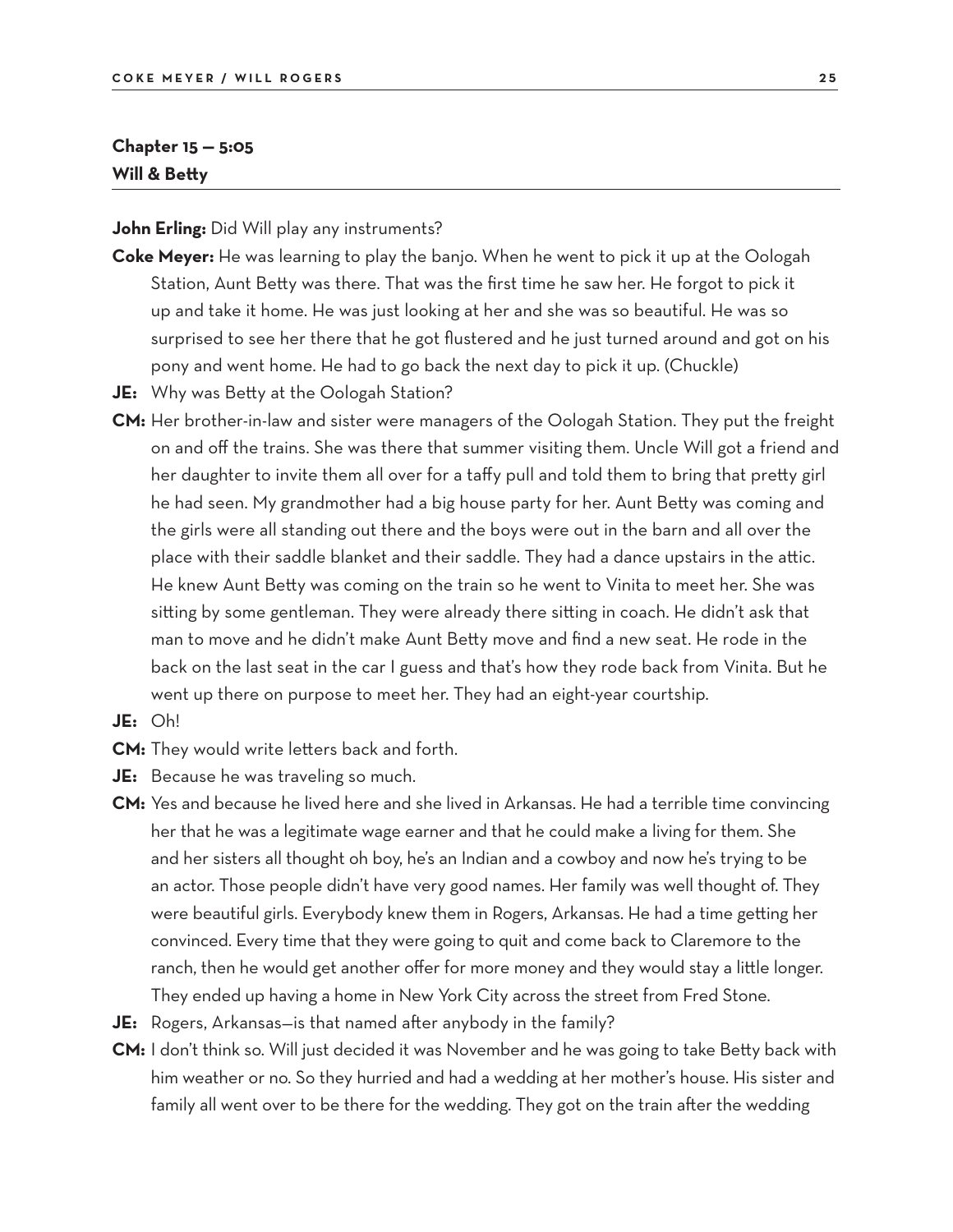and went to New Orleans and then they went right back to New York. He just loved showing her every place of every town they went in. He worked an afternoon show and an evening show. He had his mornings free and he was a morning person. He would get up at 4:30am or 5am. He thought everybody ought to get up then and get the day started. She would get up and they would have a half a day of sightseeing or whatever. She said it was a whole different life than she ever would have imagined. He was so proud of her. He loved to meet people and show her off. He enjoyed showing her where he had been.

- **JE:** She had a good personality for that too didn't she?
- **CM:** Yes, she did. She was very quiet. She always stood in the background, but she always was supportive of him. She was the one that said, "You get out there and tell what's in that paper you read every day." She was a darling. She came back after his death as often as she could.
- **JE:** Thank you very much. You are a special lady. You are a special person and we are fortunate to have you be here so ling.
- **CM:** Thank you. I am glad to be here. I wonder sometimes if that's part of why I was left around because my older sister moved and married and lived in Texas, so she missed out on this. But I lived close enough where I could drive from Caney, Kansas to here in Claremore.

## **Chapter 16 — 9:25 Will on the Radio — 1931**

**Will Rogers:** Now don't get scared and start turning off your radios. I'm not advertising or trying to sell you anything. If the mouthwash you are using is not the right kind and it tastes sort of like sheep dip, why you'll just have to go right on using it. I can't advise any other kind at all. And if the cigarettes that you are using, why if they don't lower your Adam's apple, why I don't know of any that will. You will just have to cut out apples, I guess. That's the only thing I know.

Now, Mr. Owen Young asked me to annoy on this program this evening. You all know Mr. Owen D. Young. You know, he's the only sole surviving wealthy Democrat, so naturally when a wealthy Democrat asks me to do anything I have to do it, see? Well, Mr. Young, he's head of the Young Plan. He's the originator of the Young Financial European Plan. He's head of the Young Men's Temperance Union, and originator of Young's Markets, and Young Kippur. And was the first Democratic child born of white parents in Youngstown, Ohio.

He started the Young Plan in Europe. That was that every nation pay just according to what they could afford to pay, see? And, well, somebody else come along with an older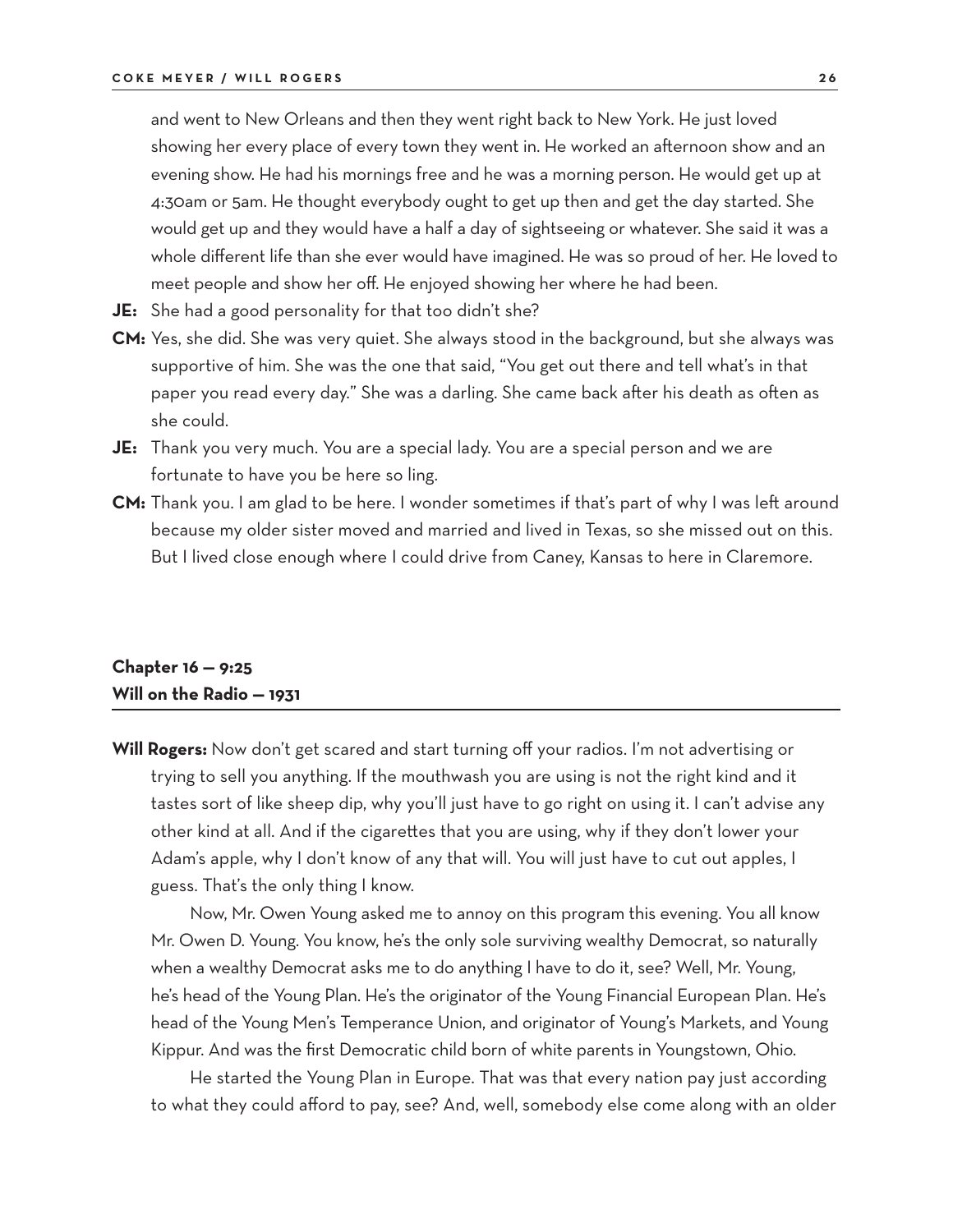plan than Young's plan, and it was that nobody don't pay anybody anything, and course that's the oldest plan there is. And that's the one they are working under now. That's why we ain't getting anything from Europe.

So when Mr. Young asked me to appear why I said, "Well, I'm kind of particular. Who is going to be the other speaker? Who else is on the bill with me?" And he said, "Well, how would Mr. Hoover do?"

Well, I slightly heard of him, you know, and I said, "Well, I'll think it over." So I looked into Mr. Hoover's record and inquired of everybody, and after I had kind of thrown out about two-thirds of what the Democrats said about him why I figured that I wouldn't have much to lose by appearing with Mr. Hoover, so I'm here this evening appearing on the bill with Mr. Hoover. So now I expect you won't hear any more of "Amos and Andy"; it will just be Hoover and Rogers from now on.

Now we read in the papers every day, and they get us all excited over one or a dozen different problems that's supposed to be before this country. There's not really but one problem before the whole country at this time. It's not the balancing of Mr. Mellon's budget [Secretary of the Treasury]. That's his worry. That ain't ours. And it's not the League of Nations that we read so much about. It's not the silver question. The only problem that confronts this country today is at least 7,000,000 people are out of work. That's our only problem. There is no other one before us at all. It's to see that every man that wants to is able to work, is allowed to find a place to go to work, and also to arrange some way of getting more equal distribution of the wealth in the country.

Now it's Prohibition, we hear a lot about that. Well, that's nothing to compare to your neighbor's children that are hungry. It's food, it ain't drink that we are worried about today. Here a few years ago we were so afraid that the poor people was liable to take a drink that now we've fixed so that they can't even get something to eat.

So here we are, in a country with more wheat, and more corn, and more money in the bank, more cotton, more everything in the world; there's not a product that you can name that we haven't got more of than any other country ever had on the face of the earth, and yet we've got people starving. We'll hold the distinction of being the only nation in the history of the world that ever went to the poor house in an automobile. The potter's fields are lined with granaries full of grain. Now if there ain't something cockeyed in an arrangement like that then this microphone here in front of me is, well, it's a cuspidor, that's all.

Now I think that perhaps they will arrange it, I think some of our big men will perhaps get some way of fixing a different distribution of things. If they don't they are certainly not big men and won't be with us long. Now I say, and have always claimed, that things would pick up in '32. Thirty-two, why '32? Well, because '32 is an election year, see,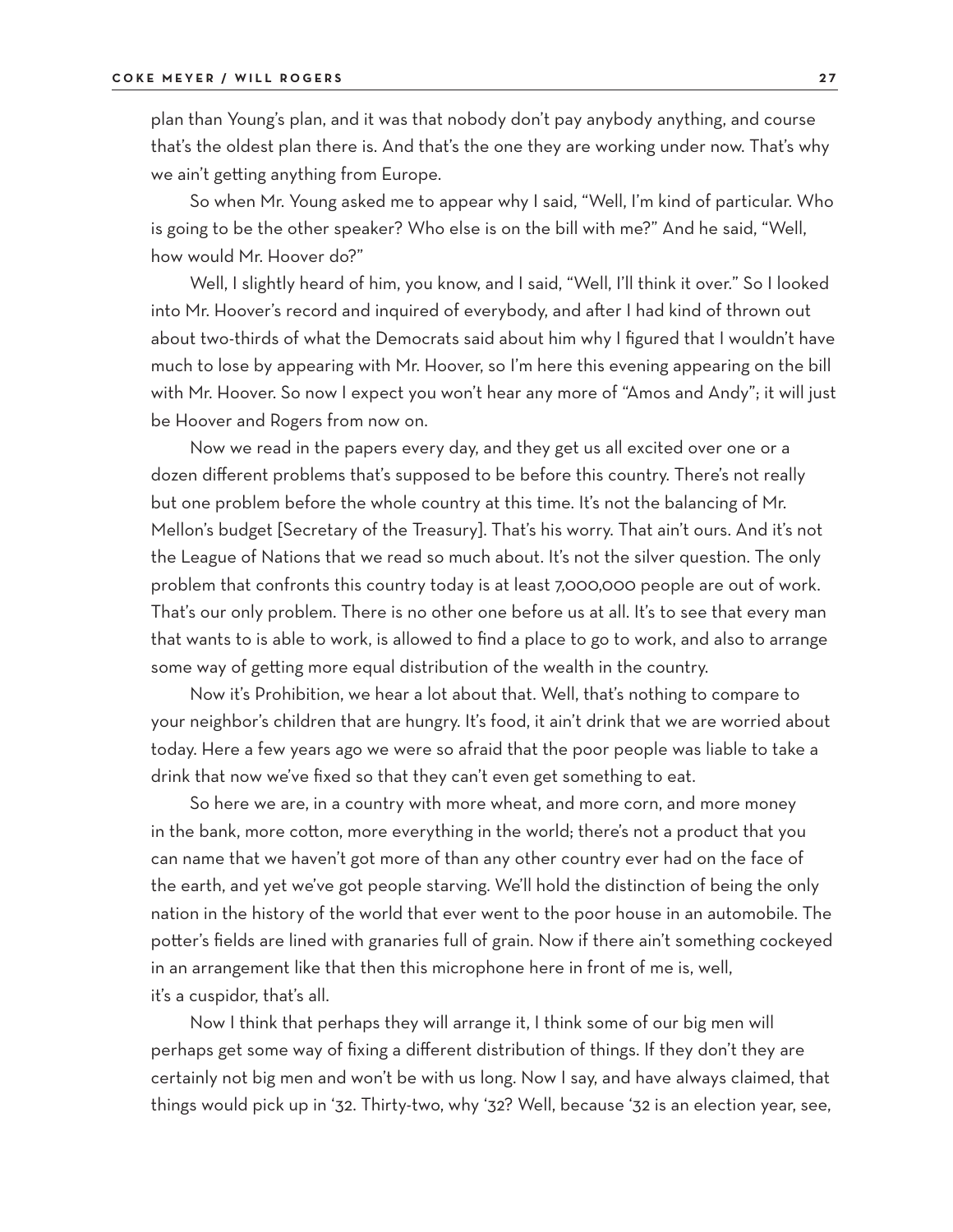and the Republicans always see that everything looks good on election year, see? They give us three good years and one bad one. No, no, three bad ones and one good one. I like to got it wrong. That's the Democrats does the other. They give us three bad years and one good one, but the good one always comes on the year that the voting is, see? Now if they was running this year why they would be all right. But they are one year late. Everything will pick up next year and be fine.

These people that you are asked to aid, why they are not asking for charity, they are naturally asking for a job, but if you can't give them a job why the next best thing you can do is see that they have food and the necessities of life. You know, there's not a one of us has anything that these people that are without it now haven't contributed to what we've got. I don't suppose there is the most unemployed or the hungriest man in America that hasn't contributed in some way to the wealth of every millionaire in America. It was the big boys themselves who thought that this financial drunk we were going through was going to last forever. They over-merged, and over-capitalized, and over-everything else. That's the fix that we're in now.

Now I think that every town and every city will raise this money. In fact, they can't afford not to. They've got the money because there's as much money in the country as there ever was. Only fewer people have it, but it's there. And I think the towns will all raise it because I've been on a good many charity affairs all over the country and I have yet to see a town or a city ever fail to raise the money when they knew the need was there and they saw the necessity. Every one of them will come through.

Europe don't like us and they think we're arrogant, and bad manners, and have a million faults, but every one of them, well, they give us credit for being liberal [meaning generous].

Doggone it—people are liberal. Americans, I don't know about America being fundamentally sound and all that after-dinner hooey, but I do know that America is fundamentally liberal.

Now I want to thank Mr. Gifford, the head of this unemployment, thank Mr. Young, and I certainly want to thank Mr. Hoover for the privilege of being allowed to appear on the same program with him because I know that this subject is very dear to Mr. Hoover's heart and know that he would rather see the problem of unemployment solved than he would to see all the other problems he has before him combined. And if every town and every city will get out and raise their quota, what they need for this winter, why it will make him a very happy man, and happiness hasn't been a steady diet with our President. He's had a very tough, uphill fight, and this will make him feel very good. He's a very human man. I thank you. Good night.